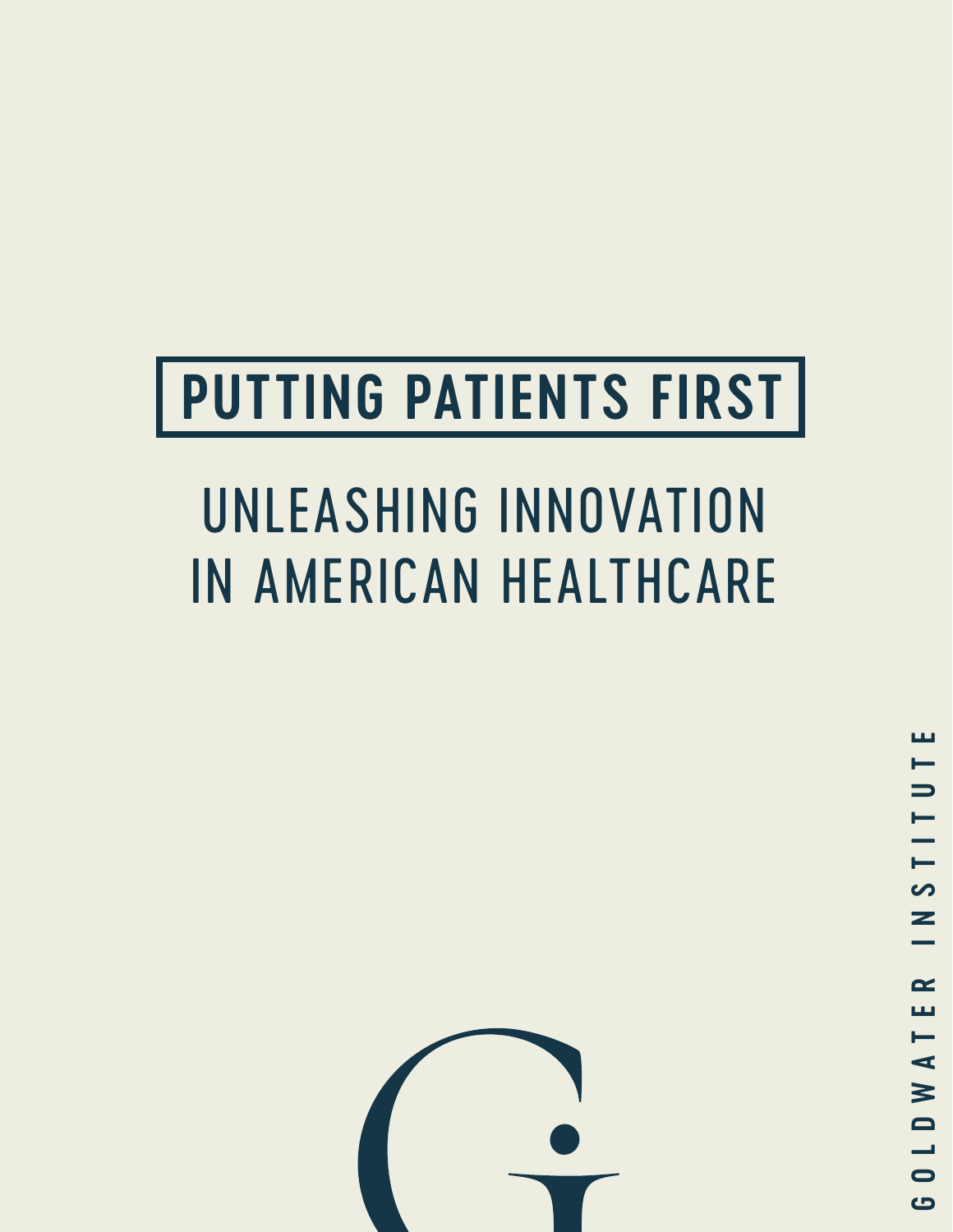# **INTRODUCTION**

The COVID-19 pandemic has opened Americans' eyes to new challenges and opportunities in our healthcare system. Long-pending reforms such as easing restrictions on telemedicine became reality almost overnight, while shortcomings in our nation's drug approval process were never more evident than during the nation's wait for a coronavirus vaccine. Through it all, the Goldwater Institute provided leadership in healthcare reform, and today we offer a transformational blueprint for the Food and Drug Administration (FDA).

The Goldwater Institute has long been a champion of expanding and protecting individual liberty by working in courthouses, statehouses, and communities. Many know the Institute for our landmark Right to Try law, which upholds the principle that you—not the government—have the right to decide to pursue potentially lifesaving medical treatments. Passed in 41 states and signed into federal law in 2018, Right to Try ensures that the government does not get a veto stamp over a lifesaving treatment when it is available and recommended by your doctor.

But much work remains to protect this important principle. Despite the Right to Try's significant impact, the FDA continues to wield enormous power and influence over our medical autonomy—usually with little or no accountability. We also know that often it is not a failure of scientific progress standing in the way of lifesaving treatment, but rather bureaucratic obstacles. During the COVID-19 crisis, we have witnessed how removing red tape accelerates the availability of treatments and vaccines.

More than half a million patients will die of cancer alone this year—most without access to the 700 new treatments already under consideration. Countless more will suffer and die from terminal illnesses that have no FDA-approved cure, including ALS, Duchenne muscular dystrophy, and Alzheimer's, even though promising treatments are already in the FDA's pipeline.

That is why the Goldwater Institute will continue its work by ensuring that the FDA is transparent and accountable. This blueprint relies on important research and scientific advances, and continues to embrace important protections for vulnerable patients—all while expanding and respecting medical autonomy.

The reforms in the Goldwater Institute's FDA Blueprint move us closer to the important goal of bringing the right treatment, to the right patient, at the right time. And they do so in a way that remains faithful to the tenet that the government shouldn't stand in the way of patients who are under their doctor's care and trying to save their own lives.

**VICTOR RICHES** PRESIDENT AND CEO GOLDWATER INSTITUTE

**NAOMI LOPEZ** DIRECTOR OF HEALTHCARE POLICY GOLDWATER INSTITUTE

Please contact Heather Curry, Goldwater's Director of Strategic Engagement, at hcurry@goldwaterinstitute.org for more information.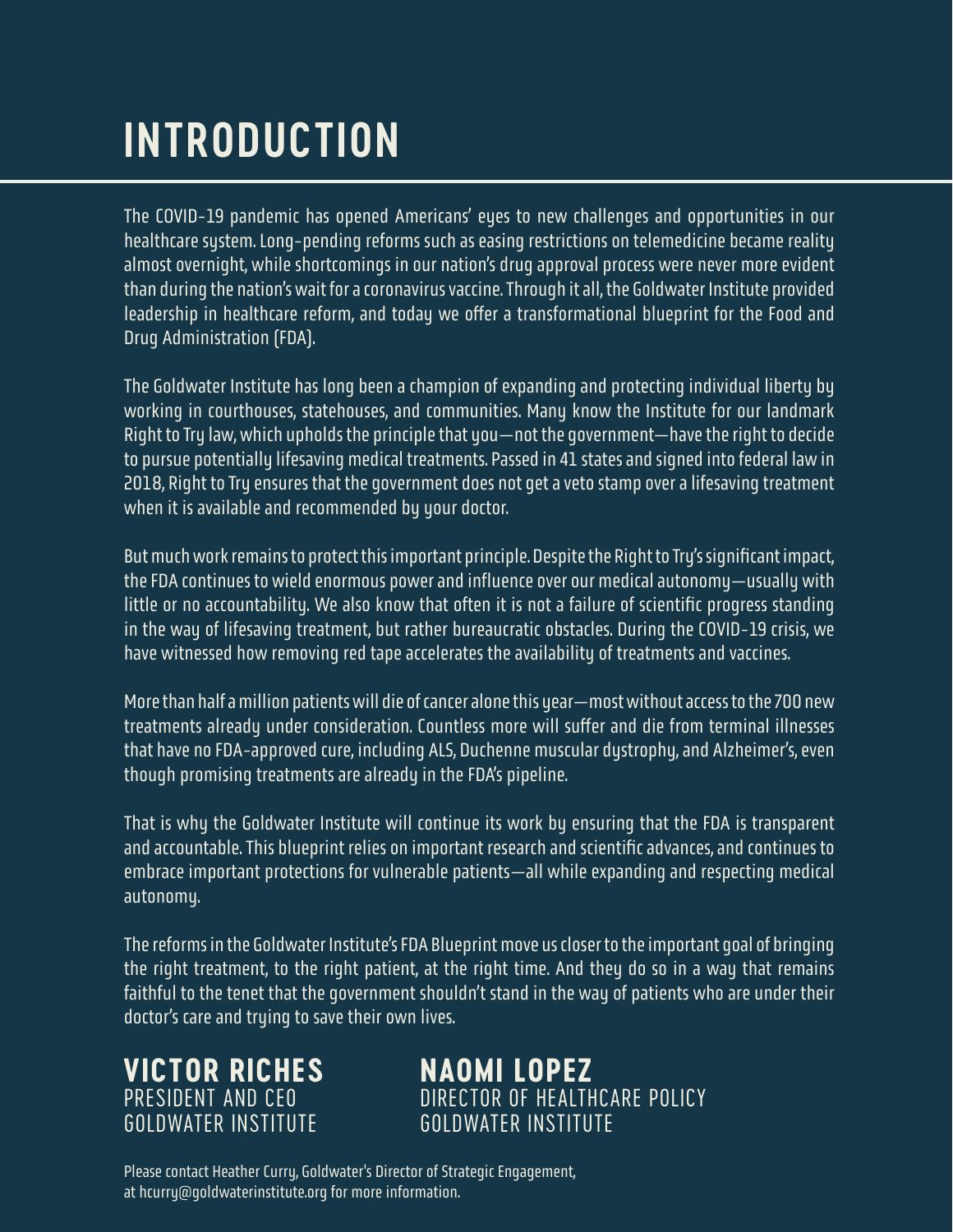# TABLE OF CONTENTS

- [Safeguard the Right to Try Cutting-Edge Medicine](#page-3-0)
- [Remove the Secrecy from the U.S. Drug Approval Process](#page-5-0)
- [Empower Patients with Information About Access to Treatments](#page-7-0)
- [Ensure Doctors Have Information About Cutting-Edge Treatments](#page-8-0)
- [Bring the World's Leading Medical Treatments to Americans](#page-9-0)
- [End "Expert Panels" That Keep Treatments from the Most Vulnerable](#page-10-0)
- [Allow States to Approve Tests and Protective Equipment](#page-12-0)
- [Ease the Pathway for Compounding Pharmacies to Serve Patients](#page-13-0)
- [Open the Door for Stem Cell Treatments and Regenerative Medicine](#page-14-0)

#### [APPENDIX: MODEL LEGISLATION](#page-15-0)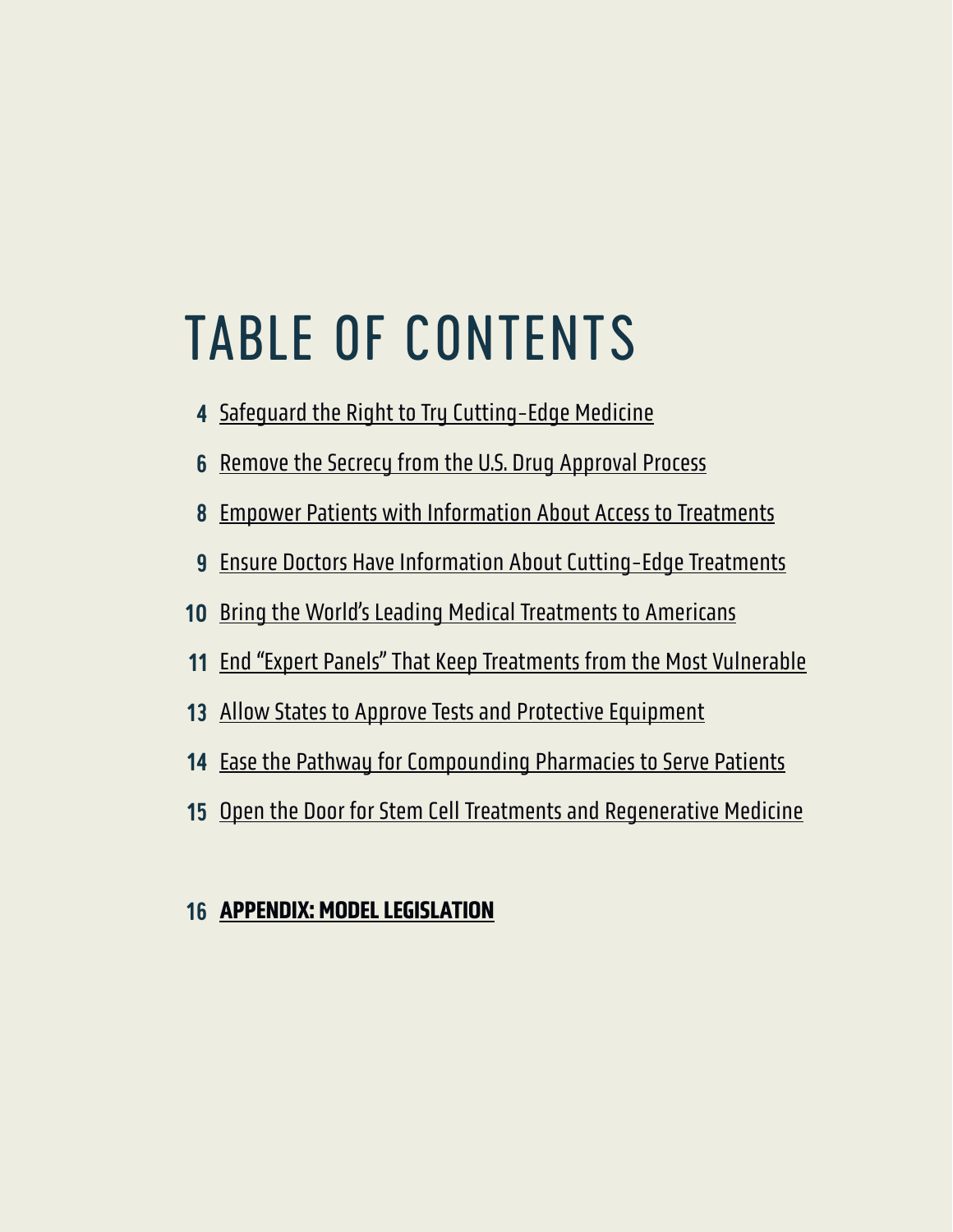# <span id="page-3-0"></span>**SAFEGUARD THE RIGHT TO TRY CUTTING-EDGE MEDICINE**

### **THE PROBLEM**

Today, many of the newest medical treatments are personalized for the individual patient, using information about that person's own genes and particular disease. This type of gene therapy can be used to directly target specific breast cancer cells while avoiding healthy cells, something that is impossible in traditional chemotherapy, to name just one example. Unfortunately, the United States' drug approval system often prevents patients from accessing these treatments, even as their lives hang in the balance. Fortunately, state and federal lawmakers have a way to change this outdated system.

The U.S. drug approval system blocks Americans from potentially lifesaving medicines and treatments until those treatments receive final approval from the Food and Drug Administration (FDA). Although the pace of medical innovation has increased rapidly in recent decades, it still takes an average of 14 years and \$1.4 billion for a drug to make its way through the clinical trial process and obtain FDA approval.

Dying patients simply do not have that kind of time.

A new law called Right to Try is beginning to change things. Signed into federal law in 2018, Right to Try protects the right of terminally ill patients to try medicines that are already in the FDA's drug approval pipeline and have the agency's safety approval but have not yet been approved for sale on the market. In other words, patients can access the same cutting-edge treatments that are being given to the select few who are lucky enough to be enrolled in ongoing clinical trials. Under Right to Try, patients work in consultation with their physicians to determine a course of treatment that fits their individual needs. Right to Try remedies some of the inequities created by the FDA's approval process, an approach which all but ignores the role of the patient in making informed decisions about their own care.

Right to Try is saving lives and allowing people to have a say in their own destinies. It is a declaration that people should be able to decide for themselves, in consultation with their doctors, whether to try medicines that could prolong or even save their lives. It is a basic human right to fight for one's life.

But patients need more. Right to Try allows access to treatments that are in FDA clinical trials and therefore does not usually apply to personalized treatments. There is no initial clinical trial safety threshold for personalized treatments because safety and efficacy are simultaneously "tested" on the individual patient in the "trial." Thus, Right to Try must be taken to the next level and expanded so the growing number of patients seeking individualized treatments are not caught in needless bureaucratic red tape.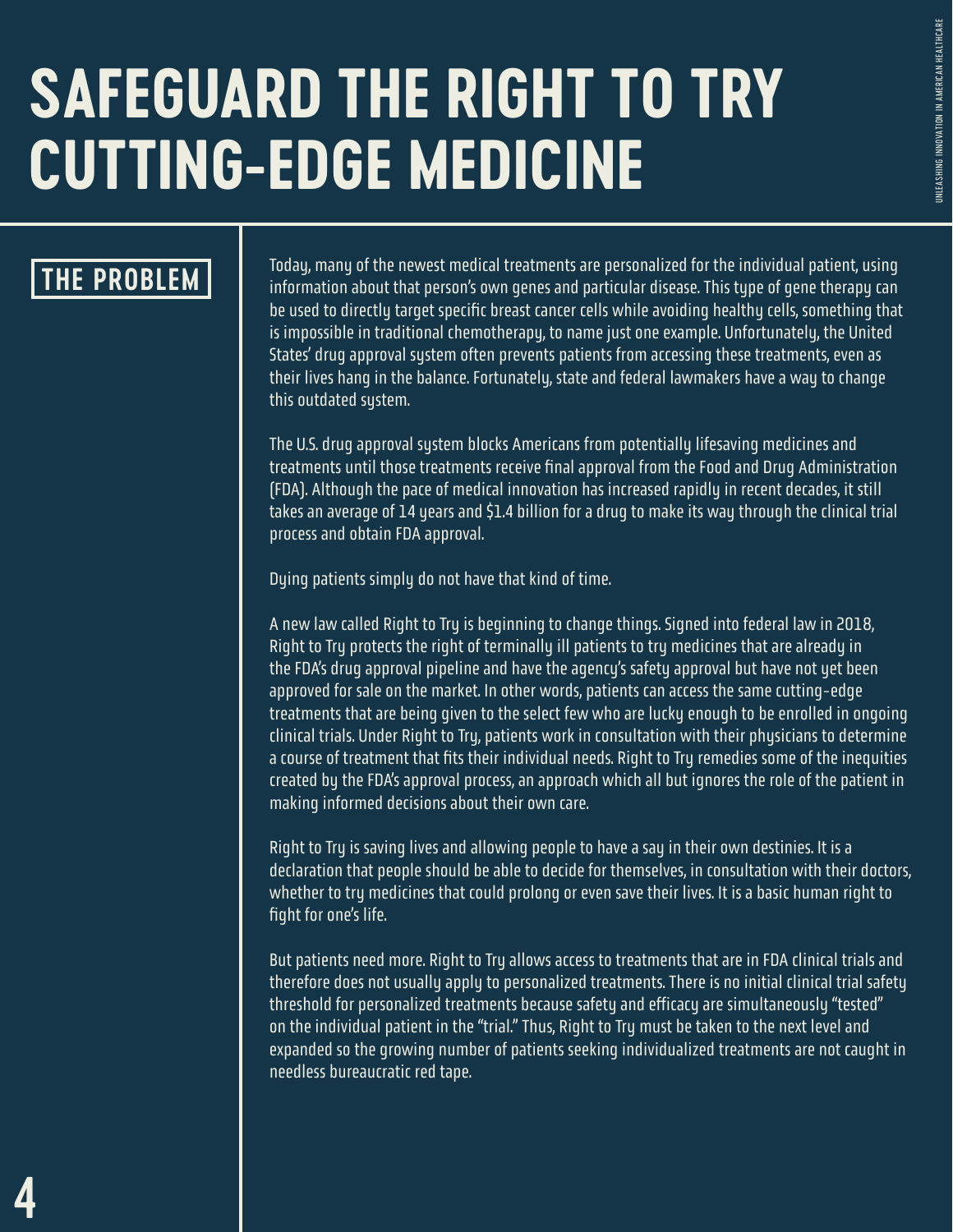# **SAFEGUARD THE RIGHT TO TRY CUTTING-EDGE MEDICINE** *(CONT'D)*

## **THE SOLUTION**

## **WHO CAN ACT:** STATE LEGISLATORS, CONGRESS



Extending Right to Try to individualized patient treatments should be on the policy agendas of every state and federal lawmaker. The current FDA approval process is a regulatory mismatch for treatments that are individualized for a single patient.

The concept of Right to Try for personalized medicine parallels that of the original Right to Try: once the FDA ensures basic safety, a terminally ill patient can work directly with her doctor to seek treatment—without having to first get government permission. In the personalized medicine context, the safety component would not be the first phase of a clinical trial, but instead would be a set of standardized safety protocols that the manufacturer and doctor must follow while providing the treatment. This approach is both imperative and sensible. In fact, a similar process has been in place for over three decades for laboratory testing performed on human specimens.

#### [VIEW MODEL LEGISLATION](#page-16-0)

### **FOR MORE INFORMATION**

Naomi Lopez and Christina Sandefur, "How Outdated FDA Overregulation Is Limiting Patient Access to the Next Generation of Treatments," in Purple Solutions: A Bipartisan Roadmap to Better Healthcare in America (2020), https://www.amazon.com/Purple-Solutions-bipartisanroadmap-healthcare-ebook/dp/B08BF5GLJ7

UNLEASHING INNOVATION IN AMERICAN HEALTHCARE

**JNLEASHING INNOVATION IN AMERICAN HEALTHCARE**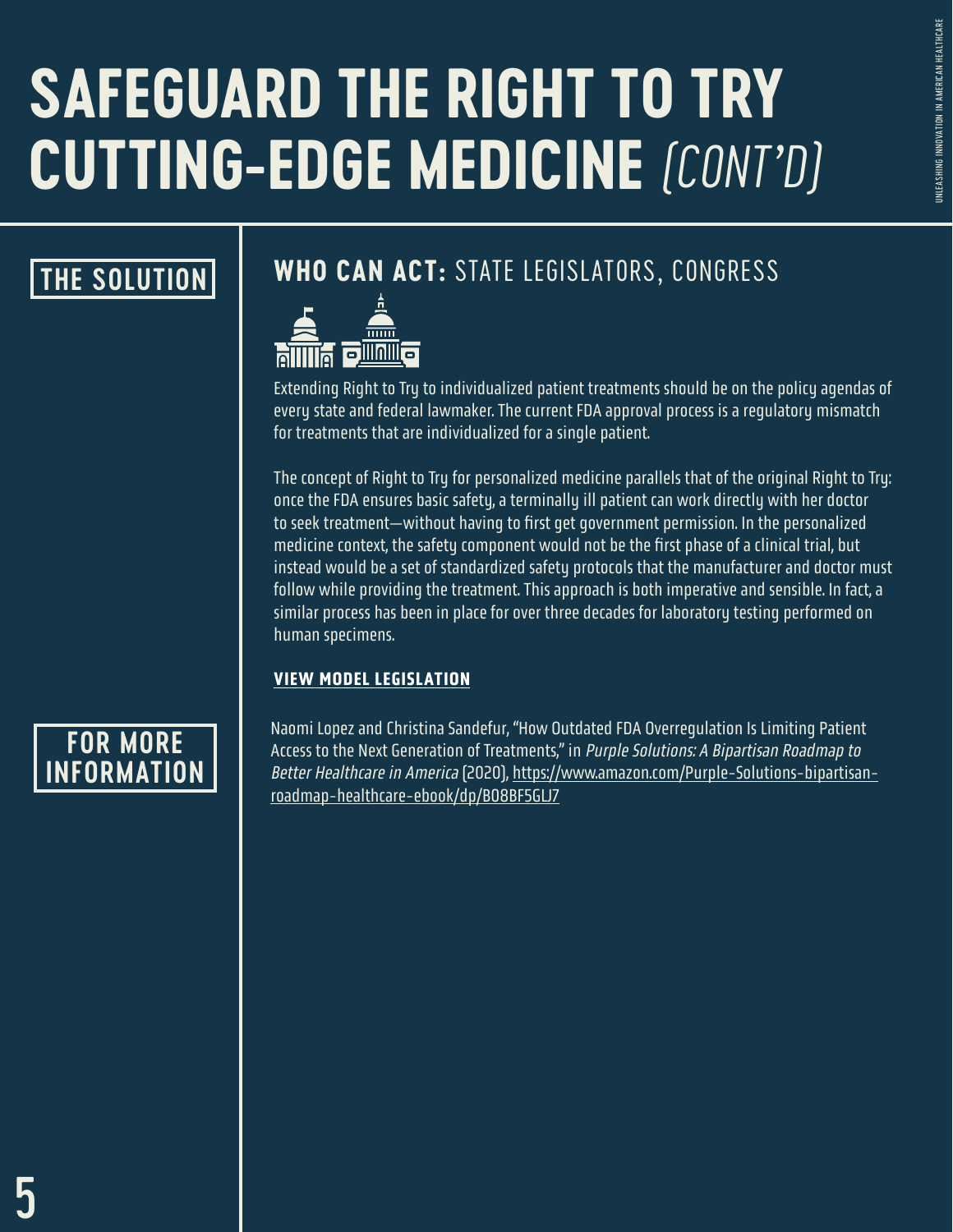# <span id="page-5-0"></span>**REMOVE THE SECRECY FROM THE U.S. DRUG APPROVAL PROCESS**

## **THE PROBLEM**

At a time when many are calling for more transparency in healthcare, the FDA refuses to share information about its drug approval process and the circumstances under which it will or will not grant patients special access to lifesaving medications not yet approved for use. Under the Freedom of Information Act (FOIA), agencies must disclose public information when requested unless that information is clearly exempt from disclosure under the statute. And the U.S. Supreme Court has ruled that under FOIA, "the strong presumption in favor of disclosure places the burden on the agency to justify the withholding of any requested documents." Yet the FDA routinely refuses to follow the law, leaving Americans in the dark about how the agency makes life-ordeath decisions.

The Goldwater Institute has repeatedly sought clarification from the FDA regarding its approval processes. For example:

 $\star$ In 2014, the Goldwater Institute asked the FDA why it allowed two American aid workers infected with Ebola to use an experimental treatment that had not been tested on humans, while denying countless Americans with terminal illnesses access to treatments that had undergone years of human trials. The FDA refused to respond, and only after a lengthy court battle was it forced to release these records.

 $\star$ In early 2016, the Goldwater Institute sought information from the FDA about its processes for requesting investigational treatments outside of clinical trials. It took five years and legal action before the FDA finally fulfilled the request.

\*More recently, the Goldwater Institute asked why the FDA interfered with a doctor's treatment recommendations for his dying patient, especially when the doctor believed the FDA's recommendation would be ineffective and possibly dangerous. After all, the FDA is not supposed to regulate the practice of medicine. So far, the FDA has ignored that request.

It shouldn't take years and an army of lawyers to learn how and why the FDA makes decisions about who gets access to treatments, especially when those decisions can have life-or-death consequences. That information should be made readily available to all Americans. Transparency, not secrecy, should be the default.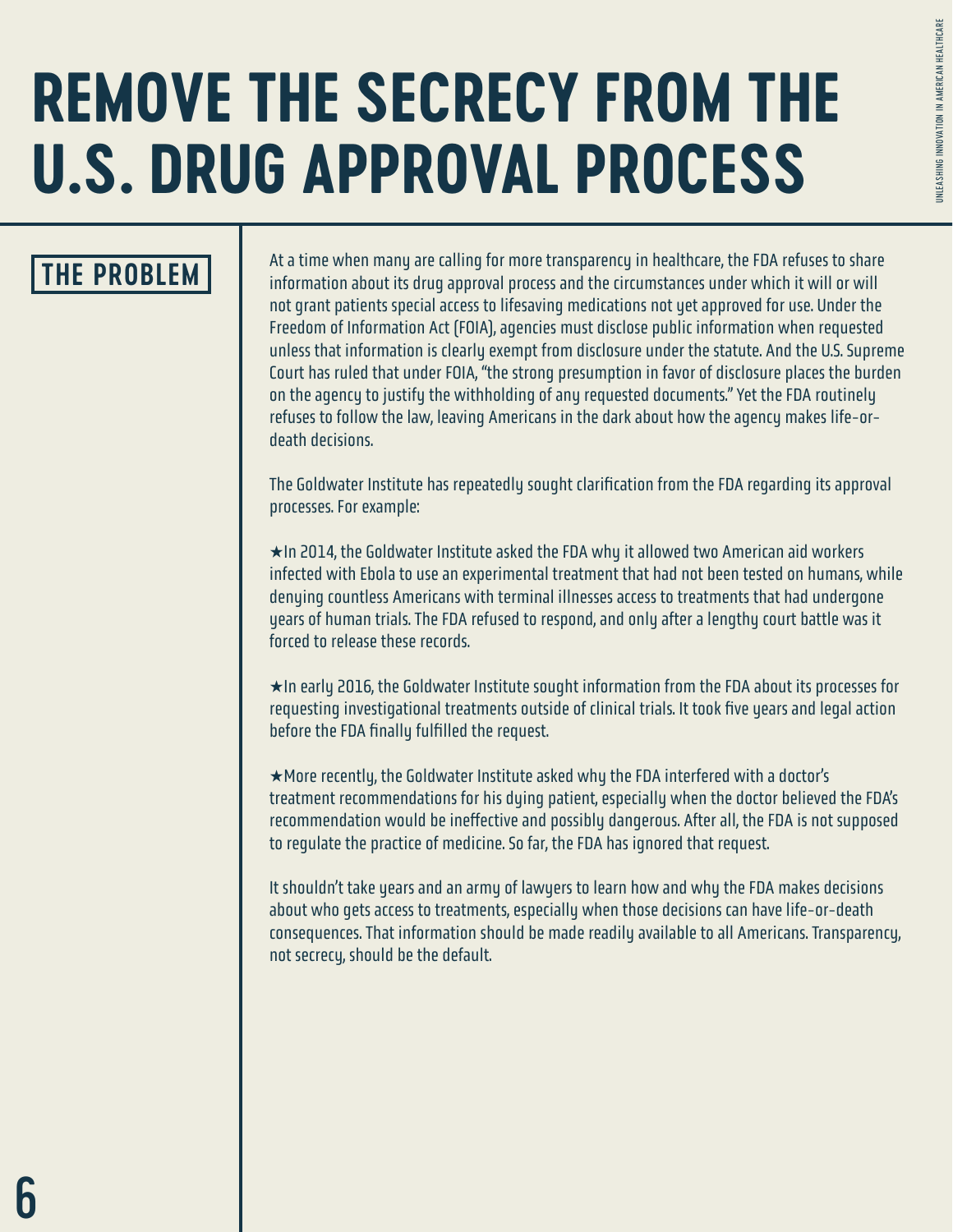# **REMOVE THE SECRECY FROM THE U.S. DRUG APPROVAL PROCESS** *(CONT'D)*

# JNLEASHING INNOVATION IN AMERICAN HEALTHCARE UNLEASHING INNOVATION IN AMERICAN HEALTHCARE

### **THE SOLUTION**

### **WHO CAN ACT:** THE FDA, CONGRESS



Congress should hold the FDA accountable for its habitual failure to share requested information in a timely manner. Congressional hearings could shed light on how the decisions to evade FOIA requests are being made, and lawmakers could impose, through legislation, consequences for not complying with federal law.

Moreover, taxpayers are footing the bill for the FDA's transparency failures, as the only recourse citizens have (if they're lucky enough to be able to secure and afford an attorney) is to turn to the courts, and these cases can take years to resolve. Timely compliance with FOIA requests will save taxpayers the expensive, resource-heavy court battles.

There is no reason why an agency that makes life-or-death determinations over American lives should be able to evade federal law and force years-long court battles to obtain the requested information. How the FDA makes decisions over whose lives it is going to save should never be a government secret.

#### [VIEW MODEL LEGISLATION](#page-19-0)

Freedom of Information Act, https://www.foia.gov/foia-statute.html

Jon Riches, "The Public Has the Right to Know How Government Makes Drug Approval Decisions," In Defense of Liberty (blog), Goldwater Institute (March 24, 2020), https:// indefenseofliberty.blog/2020/03/24/the-public-has-a-right-to-know-how-governmentmakes-drug-approval-decisions/

Naomi Lopez, "When the FDA Is Hazardous to Your Health," In Defense of Liberty (blog), Goldwater Institute (October 1, 2020), https://indefenseofliberty.blog/2020/10/01/when-thefda-is-hazardous-to-your-health/

### **FOR MORE INFORMATION**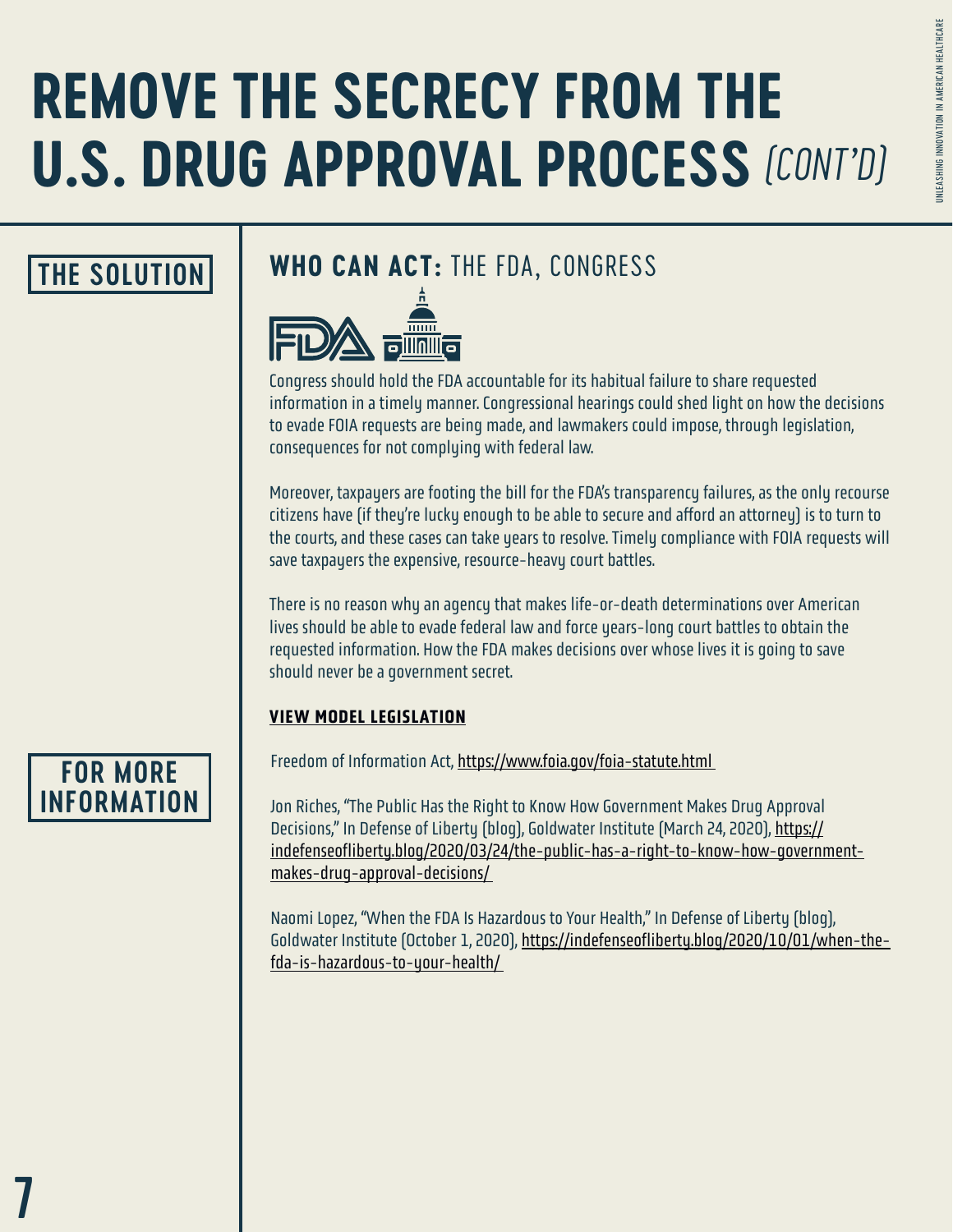# <span id="page-7-0"></span>**EMPOWER PATIENTS WITH INFORMATION ABOUT ACCESS TO TREATMENTS**

### **THE PROBLEM**

ClinicalTrials.gov is the central registry for human clinical trials. Doctors, patients, their loved ones, and researchers often rely on the website to seek out and learn about investigational treatments under FDA evaluation. This federally maintained online registry tracks hundreds of thousands of privately and publicly funded clinical trials both in and outside of the United States, providing public access to a vast repository of valuable research information.

While certain trials are required by law to be registered on ClinicalTrials.gov, many trials are listed even when there is no legal requirement to do so. Unfortunately, the federal agencies that have jurisdiction over ClinicalTrials.gov have excluded information about manufacturers' Right to Try programs now available under the federal Right to Try law, even when sponsors have requested their treatment information be included.

This means patients who cannot qualify for a clinical trial—and only about 3% of the sickest patients do—will not find information on ClinicalTrials.gov to help them access treatments available through Right to Try. This makes no sense, since a treatment does not qualify for Right to Try unless it has completed Phase 1 FDA clinical evaluation (basic safety testing) and is being given to patients in FDA clinical trials. Yet ClinicalTrials.gov includes information about nonapproved, potentially dangerous treatments that are not under FDA review and are being administered in places that lack the level of safety standards in place in the U.S., such as Azerbaijan and Togo.

Medicines available under Right to Try are now being used to save lives, but manufacturers cannot share crucial information with doctors and patients via the government's only online registry. There is no reason why the federal government should exclude information that might make it simpler and faster for doctors and patients to learn about promising and safe treatments available under Right to Try.

## **THE SOLUTION WHO CAN ACT:** CONGRESS, NATIONAL LIBRARY OF MEDICINE



The National Library of Medicine should be directed to accept and include information about medicines available under Right to Try on ClinicalTrials.gov. This commonsense addition to the already extensive online registry would benefit patients and physicians by providing access to valuable information about lifesaving treatments that are already in use and which may provide lifelines to other patients.

#### [VIEW MODEL LEGISLATION](#page-20-0)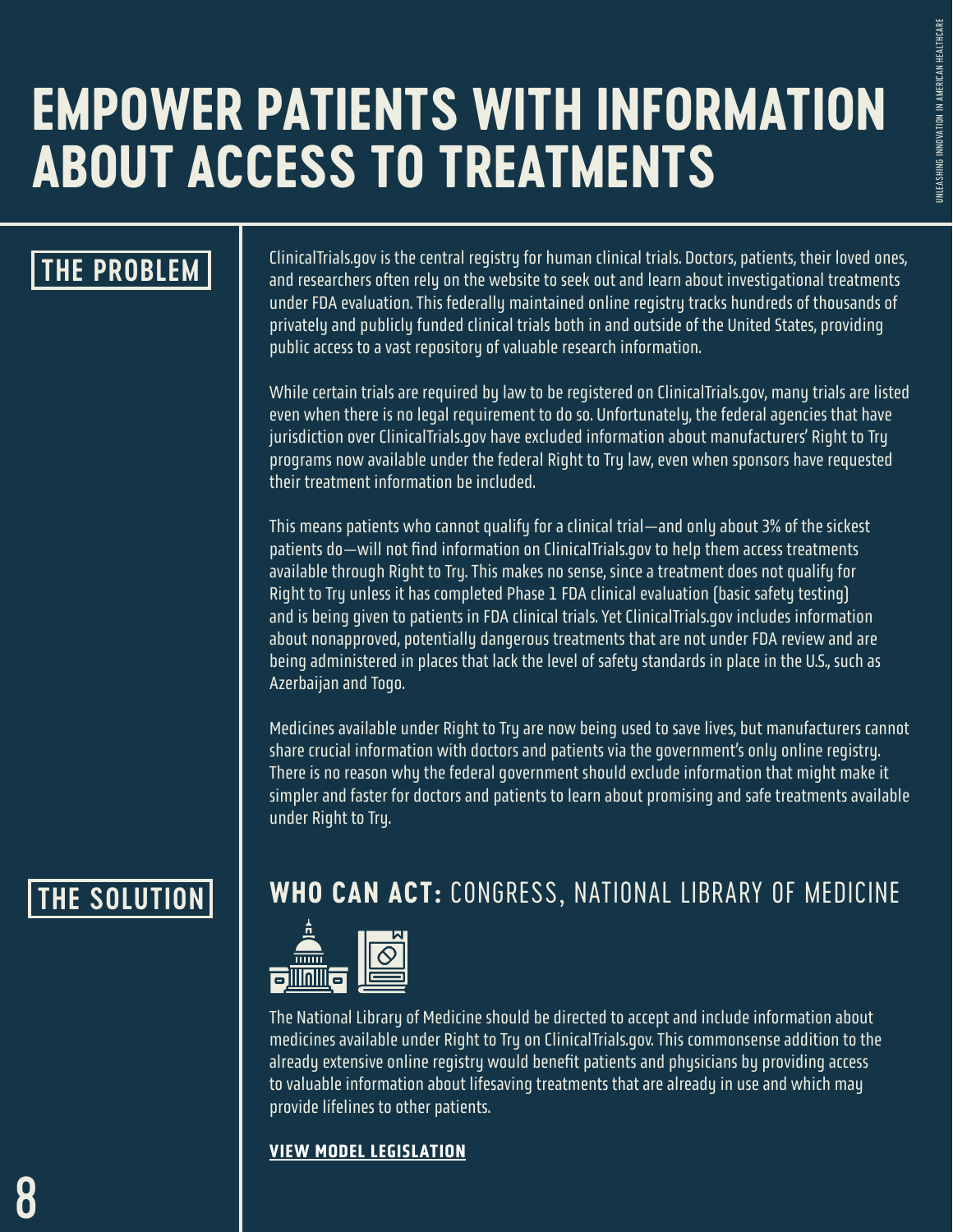# <span id="page-8-0"></span>**ENSURE DOCTORS HAVE INFORMATION ABOUT CUTTING-EDGE TREATMENTS**

### **THE PROBLEM**

When a drug is prescribed for a purpose, patient population, or dosage that differs from the FDAapproved indication, it is being prescribed "off-label." These kinds of prescriptions are extremely common: Roughly 20% of all drugs are prescribed off-label. If your child has ever been prescribed amoxicillin for an ear infection, for example, the prescription was off-label, since this antibiotic isn't approved for kids.

While physicians can legally prescribe treatments off-label, federal law often prevents manufacturers from sharing truthful and scientific information about off-label uses. In fact, communicating about a legal, off-label use can result in criminal prosecution. The threat of fines or even jail time for speaking the truth (and helping patients) has had a chilling effect on pharmaceutical companies' willingness to share information with doctors and payers—leaving patients in the lurch.

The ability to share truthful, scientific, and up-to-date information about off-label treatments is critical to ensuring that doctors can provide the best treatments for their patients, especially when lives are at stake. Physicians need to understand the treatment needs of patients, but too many are being kept in the dark without access to full information about treatment options.

# **THE SOLUTION WHO CAN ACT:** STATE LEGISLATORS, CONGRESS



State and federal lawmakers should adopt the Truth in Medicine Act, allowing manufacturers to share truthful scientific information about off-label treatments. This reform protects the right to freely exchange valuable data about legal treatments and provides doctors and insurers with the tools they need to make informed healthcare decisions with their patients.

Several states have unanimously passed laws that protect the sharing of truthful and scientific information with doctors and insurers. More states are turning their attention to these obstacles that too often suppress information about promising treatments. Congress should follow suit, making this pro-patient reform the law of the land.

#### [VIEW MODEL LEGISLATION](#page-21-0)

## **FOR MORE INFORMATION**

Naomi Lopez and Christina Sandefur, "Restoring Free Speech in Medicine: How State Lawmakers Can Overcome FDA Regulations that Keep Doctors and Payers in the Dark," Goldwater Institute (June 6, 2017), https://goldwaterinstitute.org/wp-content/uploads/2017/06/Restoring-Free-Speech-in-Medicine-Policy-Paper.pdf

Mark Flatten, "Gagged: Feds Use Criminal Charges, Threats to Silence Drugmakers," Goldwater Institute (February 2, 2019), https://goldwaterinstitute.org/2019-02-26-howard-rootgagged/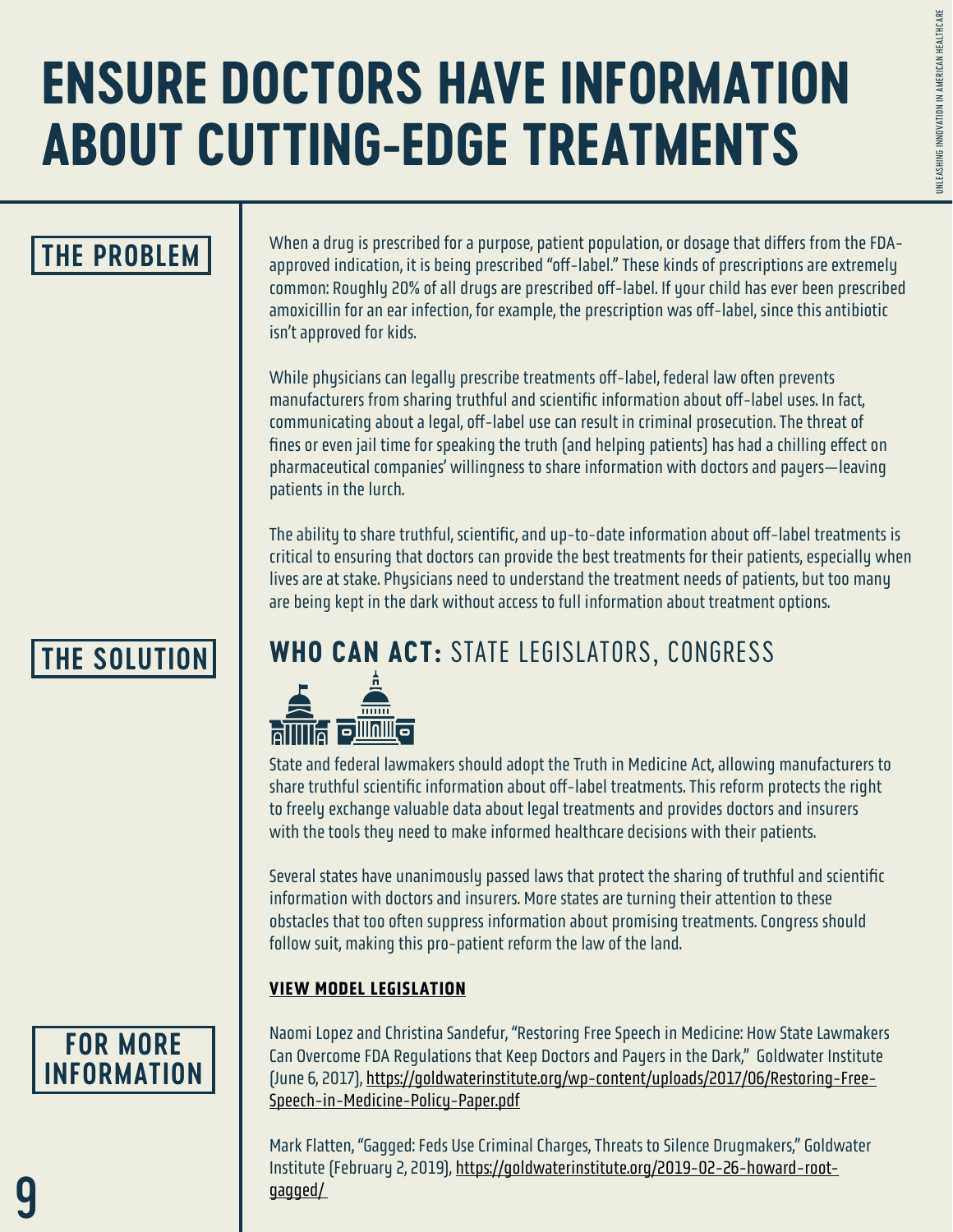# <span id="page-9-0"></span>**BRING THE WORLD'S LEADING MEDICAL TREATMENTS TO AMERICANS**

# **THE PROBLEM**

While the U.S. leads the world in treatment innovation, an estimated 30% of the newest advances in medicine are first available overseas. Treatments that have been tested and approved in other countries are still tied up in American red tape, and patients are forced to wait years for the FDA to approve that same treatment in the U.S.

When already-approved treatments from other leading countries that share the U.S.'s rigorous clinical evaluation aren't yet available to American patients facing devastating illnesses, there should be an expedited pathway for harnessing important scientific work that has already been undertaken.

# **THE SOLUTION WHO CAN ACT:** THE FDA, CONGRESS



Congress should adopt international reciprocity legislation, previously introduced by Congress as the 2019 RESULT Act and included as a model here, and cut the red tape and bureaucracy for treatments and vaccines commercially available in other parts of the world. International reciprocity legislation would require the FDA to quickly review drug, device, and biologic applications for products already approved in countries with drug evaluation approval processes that are similarly rigorous and scientific.

#### [VIEW MODEL LEGISLATION](#page-22-0)

### **FOR MORE INFORMATION**

Naomi Lopez, "Why Must U.S. Patients Wait for Drugs Available in Other Countries?," Washington Examiner (July 31, 2019), https://www.washingtonexaminer.com/opinion/op-eds/ why-must-us-patients-wait-for-drugs-available-in-other-countries

Nicole C. Perez, "International Reciprocity: If a Drug Is Good Enough for Great Britain, It Should Be Good Enough for the United States," University of Miami Business Law Review (2016), https://repository.law.miami.edu/cgi/viewcontent.cgi?article=1288&context=umblr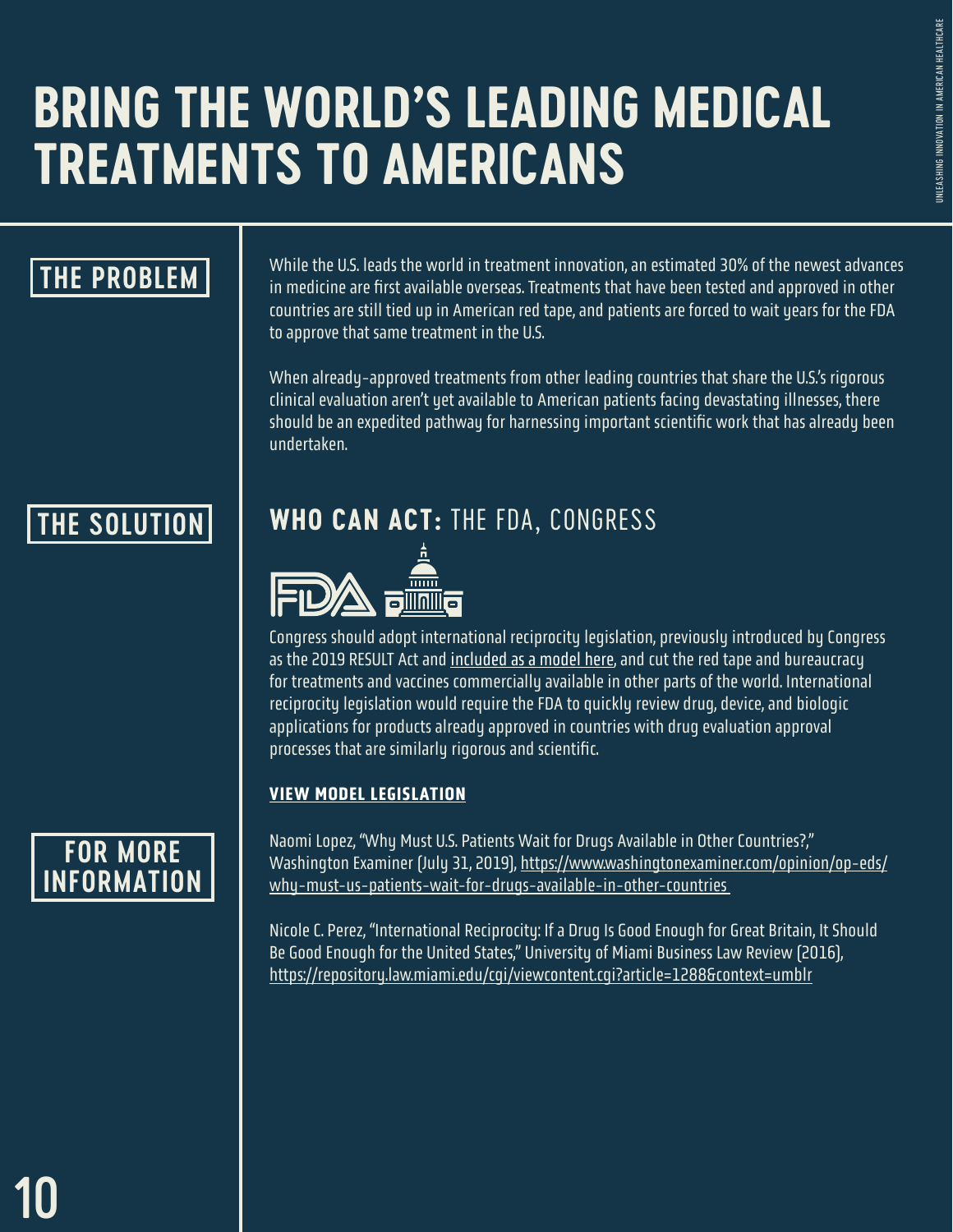# <span id="page-10-0"></span>**END "EXPERT PANELS" THAT KEEP TREATMENTS FROM THE MOST VULNERABLE**

## **THE PROBLEM**

Should a panel of "expert" bureaucrats be able to put a value on how much a life is worth? Under this system of rationing, government payers and insurance companies decide which treatments to reimburse based on recommendations made by these experts, who assess the value of drug treatments and tests. The conclusion is that less money should be spent on treating a person who is sick, disabled, or old, because their life is deemed to be worth less. Assigning such a value to a patient's life—a value known as a quality-adjusted life year, or QALY—can make all the difference between whether a treatment is approved or denied for reimbursement.

Some state and federal lawmakers advocate using QALYs and similar metrics to ration care. In addition to the ethical dilemmas that such a system creates, this method of putting a value on a patient's life doesn't take into account the worth of fast-moving medical innovation, plus it consistently undervalues treatments and results in delayed and inferior care. The consequences of systematically overriding physicians' recommendations—who are at the bedside and aware of the details of a unique case—and instead relying on distant recommendations with often outdated or inadequate treatments from an "expert" panel can be truly devastating to patients.

## **THE SOLUTION WHO CAN ACT:** STATE LEGISLATORS, CONGRESS



Lawmakers at both the federal and state levels should oppose QALY-based value assessments to determine coverage and reimbursement decisions for government healthcare programs. At the federal level, lawmakers should also preempt the use of QALY-based approaches to inform drug approvals.

While it may seem like the twin goals of improving quality and reducing healthcare costs are incompatible, they are already being achieved through innovations in the areas of self-care, minimally invasive procedures, and pharmaceuticals. Since hospital stays and nursing home care are enormously expensive, measures that reduce these costs would certainly be appealing.

Lawmakers at both the federal and state levels have begun to limit the use of QALYs in coverage decisions. As part of the Affordable Care Act, Congress banned the use of these types of rationing metrics in cost-effectiveness reviews and evaluations in the Medicare program. In early 2020, Oklahoma lawmakers limited the use of QALYs in coverage decisions when they enacted HB 2587. Federal and state lawmakers should replicate and build upon this approach to prevent government payers from adopting QALY or similar measures to determine coverage, reimbursement, or utilization management decisions.

#### [VIEW MODEL LEGISLATION](#page-28-0)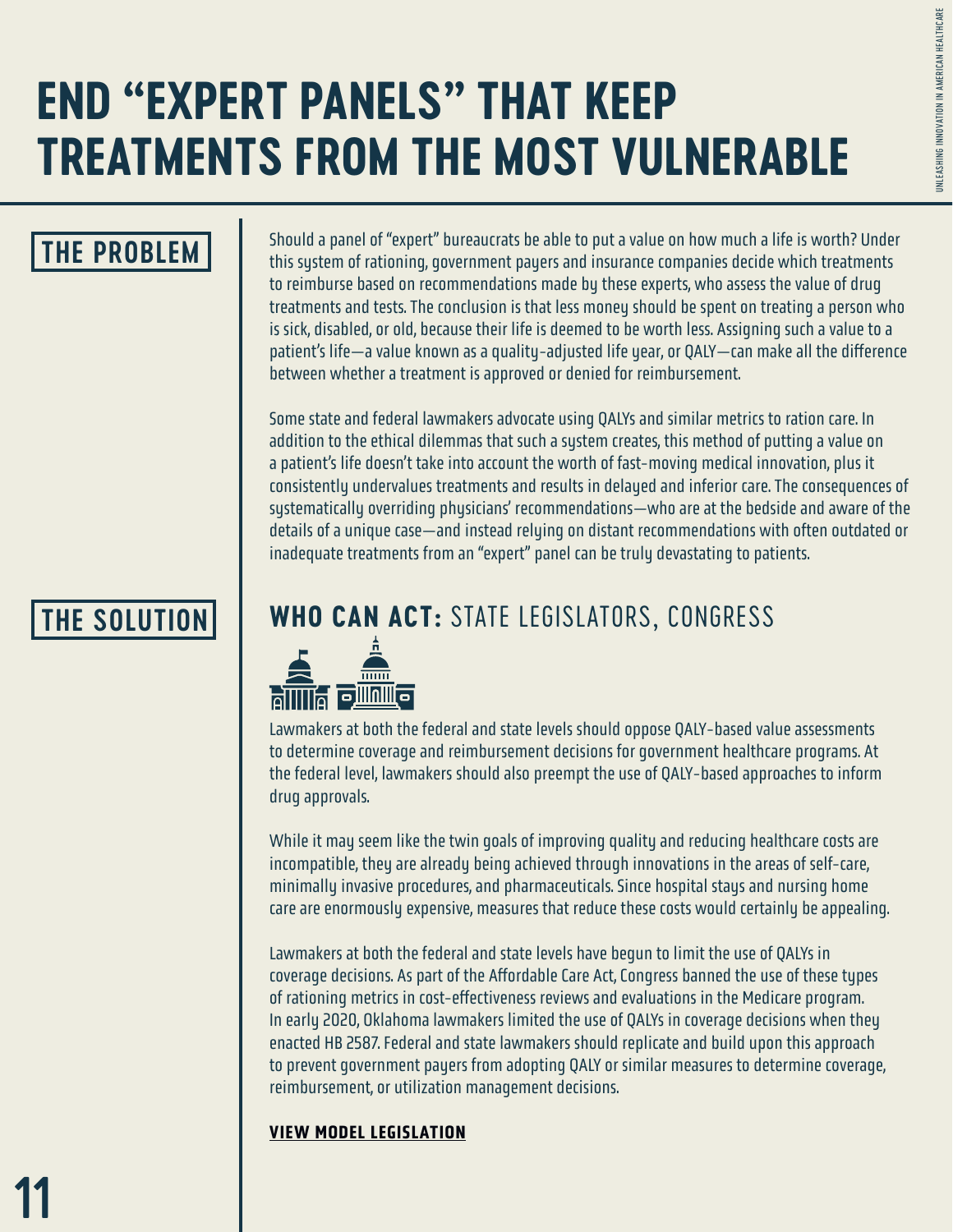# **END "EXPERT PANELS" THAT KEEP**  *(CONT'D)***TREATMENTS FROM THE MOST VULNERABLE**



Rafael Fonseca, M.D., and Naomi Lopez, "Deciding What a Life is Worth: The Top Three Things Lawmakers Need to Know About QALYs," Goldwater Institute (December 2, 2020), https:// goldwaterinstitute.org/qalys/

"ICER: Key Questions for Policy Makers to Consider About Health Care Treatment Value, Pioneer Institute, https://pioneerinstitute.org/wp-content/uploads/KeyQuestionsHandout.pdf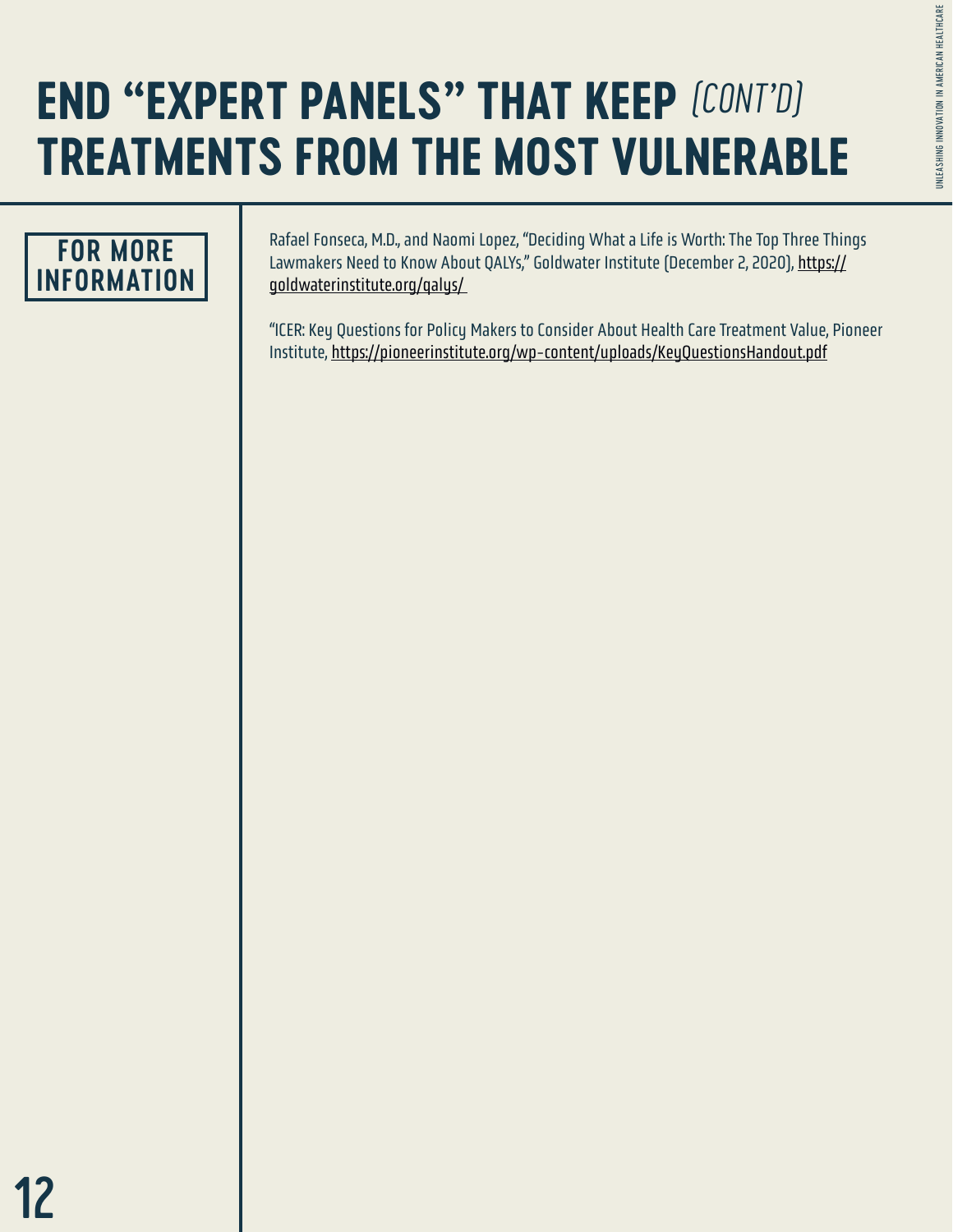# <span id="page-12-0"></span>**ALLOW STATES TO APPROVE TESTS AND PROTECTIVE EQUIPMENT**

### **THE PROBLEM**

The United States lagged most of the developed world throughout the COVID-19 crisis when it came to testing for the virus and having adequate personal protective equipment (PPE) for frontline workers. Many will recall that the Centers for Disease Control (CDC) approved its own COVID-19 test, which turned out to be faulty due to contaminated materials. Meanwhile, it was illegal for states to validate and use their own tests without prior federal approval. Existing rules and regulations created similar obstacles for states to manage their own production and certification of PPE.

The destructive impact of onerous and counterproductive red tape defies comprehension. For example, FDA regulators ordered a halt to the Seattle Coronavirus Network Assessment (SCAN), a program that aims to test patients for exposure to COVID-19. Promoted by Bill Gates, it had already been authorized by the state and included technical assistance from CDC. Yet the FDA shut it down because it had not received bureaucratic authorization to share the results of selfadministered tests with program participants. Keep in mind there was no concern about the accuracy of the tests. This was about paperwork.

It is important to acknowledge the many examples of federal agencies moving quickly to address this crisis. But the dangers and consequences are real when states are denied the authority to act when the federal government cannot or will not.

That workers on the frontlines were caring for patients without sufficient testing supplies, and protection is nothing short of abysmal failure. The proper lesson from this pandemic isn't that the federal government should have been more coordinated and efficient; the lesson is that states should be empowered to protect and care for their residents, especially in times of crisis.

When fighting a pandemic, the fight should be against the virus, not rules, red tape, and bureaucracy.

# **THE SOLUTION WHO CAN ACT:** FDA, CONGRESS



Congress should adopt legislation, previously introduced and included as a model here, to grant state departments of health the authority to certify tests and equipment during times of national or state-declared emergencies.. This approach establishes the presumption that state health departments can and should be empowered to act more quickly. States would still be required to submit for federal approval but would do so without tying their hands behind their backs in order to respond in an emergency.

#### [VIEW MODEL REGULATORY AMENDMENT](#page-29-0)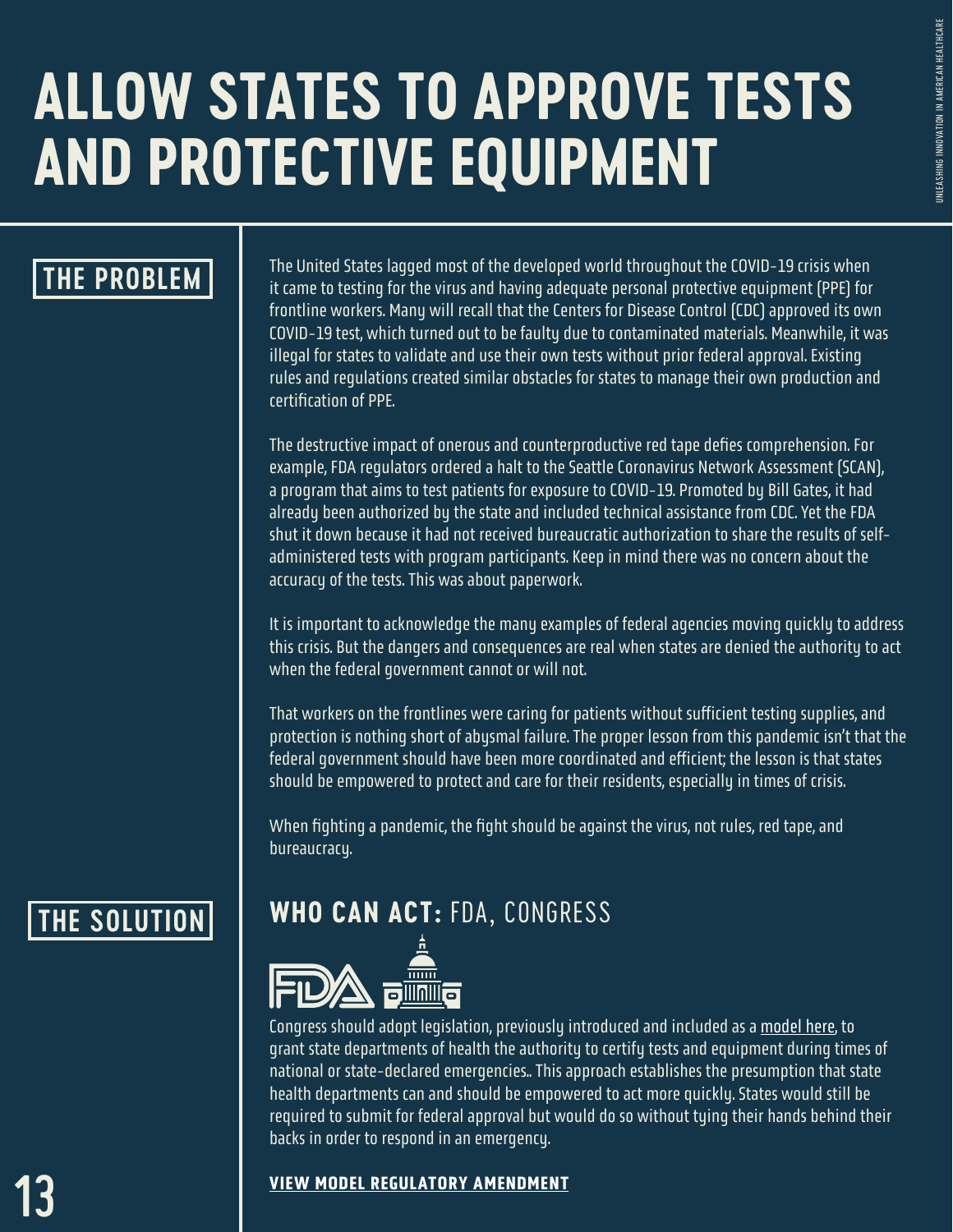# <span id="page-13-0"></span>**EASE THE PATHWAY FOR COMPOUNDING PHARMACIES TO SERVE PATIENTS**

## **THE PROBLEM**

Compounding pharmacies can create customized prescription doses and formulations. For example, a child may need a medicine tablet that contains a much smaller, precise dose than the size normally manufactured. The medicine can be tailored to the individual patient.

Compounding pharmacies can also create products that were already in use and "grandfathered" when the original FDA approval process was established. These drugs have been used for decades and, while not technically FDA approved since they predate the FDA approval process, the intent was to exempt them from that process (but still require a prescription).

Unfortunately, in recent years, the FDA has forced manufacturers of these decades-old, grandfathered products to seek new approval. Not only is this impractical for treatments that normally cost a few cents per dose, it imposes enormous costs on those patients who rely on the drugs. It is simply not profitable for a manufacturer to go through this FDA process for treatments in which the costs are unlikely to be recouped.

# **THE SOLUTION WHO CAN ACT:** FDA, CONGRESS



Congress should limit the FDA's discretion over requiring new approval for existing medicines. The FDA's overbroad interpretation of its authority could be corrected utilizing language previously introduced by Congress and included as a model here.

#### [VIEW MODEL LEGISLATION](#page-31-0)

### **FOR MORE INFORMATION**

Mark Flatten, "Sickening: FDA Bureaucracy Blocks Common 'Miracle Drug,'" Goldwater Institute (October 25, 2016), https://goldwaterinstitute.org/wp-content/uploads/cms\_page\_ media/2016/10/25/D%20double%20page.pdf

Naomi Lopez, "How the FDA Continues to Fail Vulnerable Patients," In Defense of Liberty (blog), Goldwater Institute (August 19, 2020), https://indefenseofliberty.blog/2020/08/19/how-thefda-continues-to-fail-vulnerable-patients/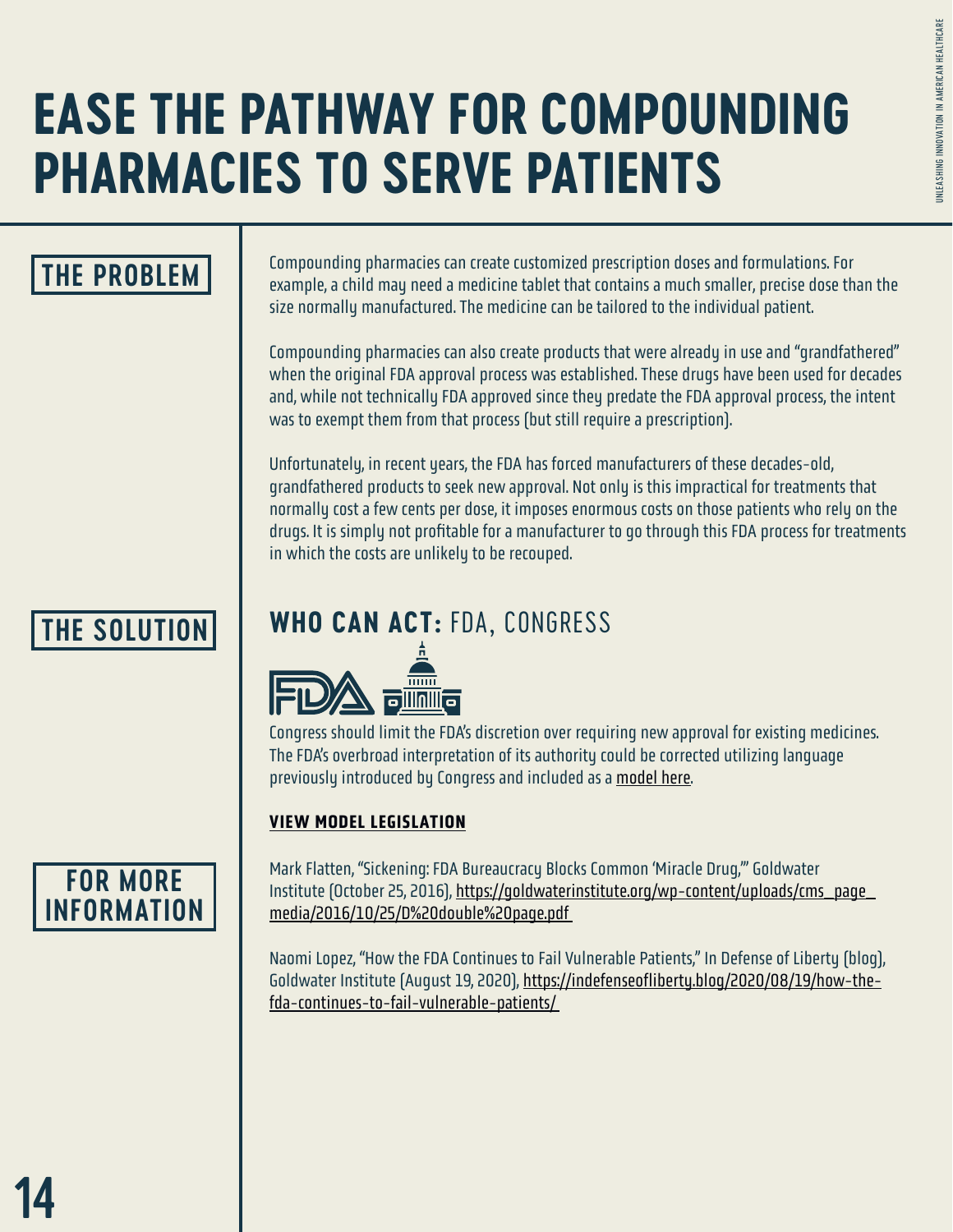# <span id="page-14-0"></span>**OPEN THE DOOR FOR STEM CELL TREATMENTS AND REGENERATIVE MEDICINE**

### **THE PROBLEM**

Regenerative treatments seek to replace the damaged tissue and organs in one's body. This approach holds enormous promise in restoring function instead of only treating symptoms or requiring far more invasive surgical procedures. The earliest regenerative treatments date back to the ancient civilizations and included the cleansing and removal of damaged tissue from wounds. Tissue grafting, surgical implants such as knee and hip replacement, and organ transplants are common examples used today.

Modern regenerative medicine includes stem cell treatments where cells can self-renew, replicate, and differentiate to create multiple types of cells and tissue manufacturing. Tissue is created outside the body to be used for tissue repair or replacement. For example, tissue can be grown to repair and restore burn victims' skin, and stem cells can be used for spinal fusion and disc replacement.

Unfortunately, the rapid growth of these innovations is outpacing the ability of the FDA to keep up. The Alliance for Regenerative Medicine reports two stem cell clinics in the U.S. as recently as 2009. By 2017, the number had mushroomed to 700. Furthermore, the nature of these treatments is not well suited for the decades-old regulatory approval process now in place.

Recognizing the regulatory mismatch and potential many of these treatments hold, Japan has already taken the lead in the area of regenerative medicine approval. Some regenerative medicine treatments are granted a seven-year conditional approval after the treatment has passed Phase 1 safety testing. During the conditional approval period, data continues to be collected, which informs final approval.

It is time for the U.S. to recognize that the current FDA approval process no longer meets the realities of 21st century medicine and instead stifles treatment options for doctors and their patients.

# **THE SOLUTION WHO CAN ACT:** CONGRESS



The FDA plays an important role in ensuring that treatments adhere to scientific standards and best industry practices. But it is time to modernize and simplify the regulatory structure for these innovative treatments—those that use a patient's own cells or tissue (or those of a close relative) and involve only small changes. The field of regenerative medicine is growing dramatically, and the ability for regulators to keep up is becoming difficult. Now that these treatments are become more common both in the U.S. and around the world, it is time to allow for more access to them—and simultaneously free regulators to direct their attention to more complex treatments.

#### [VIEW MODEL LEGISLATION](#page-33-0)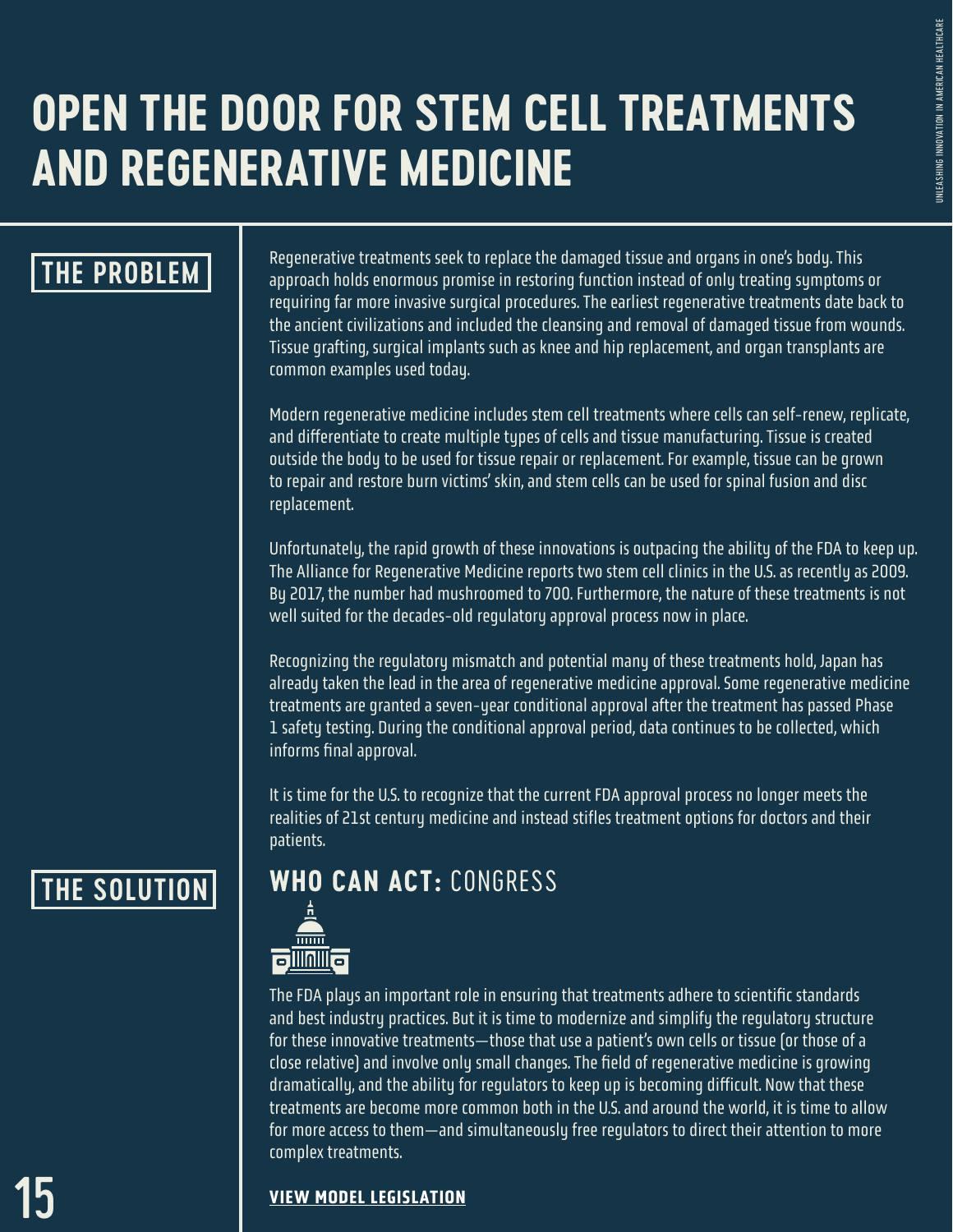# <span id="page-15-0"></span>**APPENDIX MODEL LEGISLATION**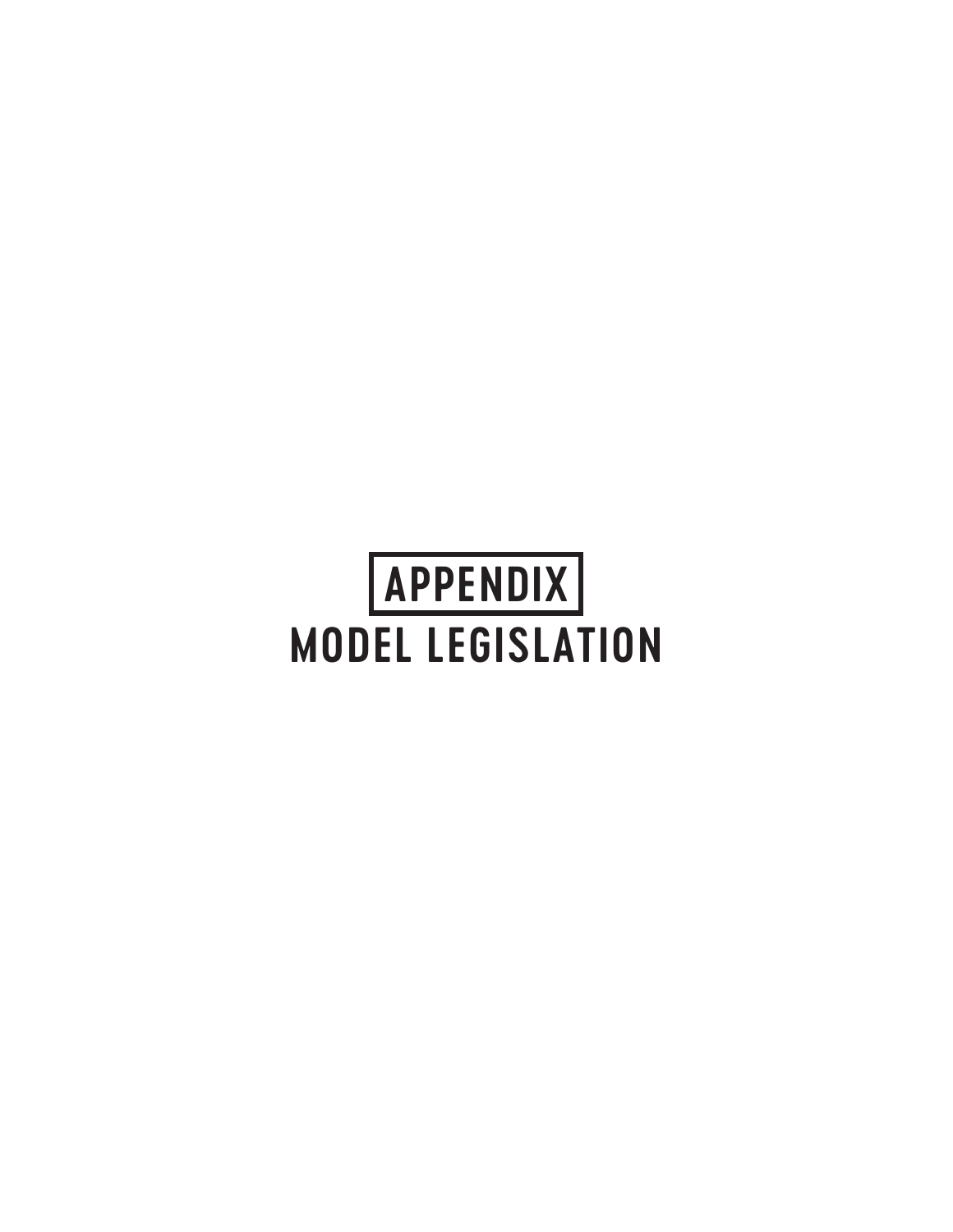### **Safeguard the Right to Try Cutting-Edge Medicine (Right to Try 2.0)**

#### <span id="page-16-0"></span>**SEC. 1.**

- (1) As used in this act, and unless the context otherwise requires:
	- (a) "Life-threatening or severely debilitating illness," as defined in section 312.81 of Title 21, Code of Federal Regulations (or any successor regulation).
	- (b) "Eligible patient" means an individual who meets all of the following conditions:
		- (i) Has a life-threatening or severely debilitating illness, attested to by the patient's treating physician.
		- (ii) Has considered all other treatment options currently approved by the United States food and drug administration.
		- (iii) Has received a recommendation from his or her physician for an individualized investigational treatment, based on analysis of the patient's genomic sequence, human chromosomes, deoxyribonucleic acid, ribonucleic acid, genes, gene products (such as enzymes and other types of proteins), or metabolites.
		- (iv) Has given written, informed consent for the use of the investigational drug, biological product, or device.
		- (v) Has documentation from his or her physician that he or she meets the requirements of this subdivision.
	- (c) "Individualized investigational treatment" means drugs, biological products, or devices that is unique to and produced exclusively for use for an individual patient, based on their own genetic profile. "Individualized investigational treatment" includes, but is not limited to, individualized gene therapy antisense oligonucleotides (ASO) and individualized neoantigen vaccines.
	- (d) "Written, informed consent" means a written document that is signed by the patient; parent, if the patient is a minor; legal guardian; or patient advocate designated by the patient under section of the estates and protected individual code, and attested to by the patient's physician and a witness and that, at a minimum, includes all of the following:
		- (i) An explanation of the currently approved products and treatments for the disease or condition from which the patient suffers.
		- (ii) An attestation that the patient concurs with his or her Physician in believing that all currently approved and conventionally recognized treatments are unlikely to prolong the patient's life.
		- (iii) Clear identification of the specific proposed individualized investigational drug, biological product, or device that the patient is seeking to use.
		- (iv) A description of the potentially best and worst outcomes of using the individualized investigational drug, biological product, or device and a realistic description of the most likely outcome. The description shall include the possibility that new, unanticipated, different, or worse symptoms might result and that death could be hastened by the proposed treatment. The description shall be based on the physician's knowledge of the proposed treatment in conjunction with an awareness of the patient's condition.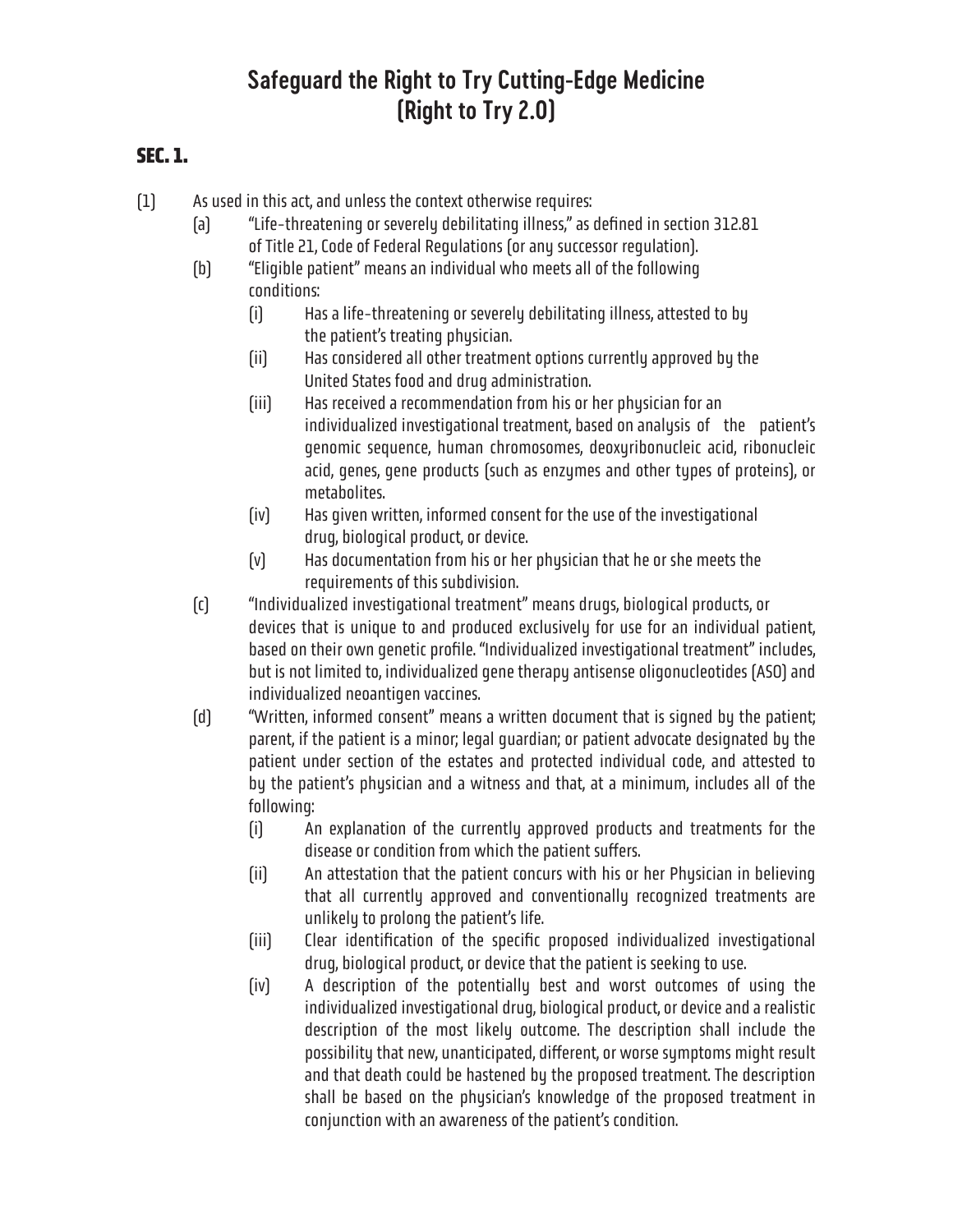- (v) A statement that the patient's health plan or third party administrator and provider are not obligated to pay for any care or treatments consequent to the use of the individualized investigational drug, biological product, or device, unless they are specifically required to do so by law or contract.
- (vi) A statement that the patient's eligibility for hospice care may be withdrawn if the patient begins curative treatment with the individualized investigational drug, biological product, or device and that care may be reinstated if this treatment ends and the patient meets hospice eligibility requirements.
- (vii) A statement that the patient understands that he or she is liable for all expenses consequent to the use of the individualized investigational drug, biological product, or device and that this liability extends to the patient's estate, unless a contract between the patient and the manufacturer of the drug, biological product, or device states otherwise.
- (e.) "Eligible facility" means an institution that is operating under a Federalwide Assurance (FWA) for the Protection of Human Subjects under 42 U.S.C. 289(a) and 45 CFR Part 46. And eligible facility is subject to the FWA laws, regulations, policies, and guidelines including renewals or updates.

#### **SEC. 2.**

- (1) A manufacturer operating within an eligible facility and pursuant to all applicable FWA laws and regulations may make available an individualized investigative treatment and an eligible patient may request an individualized investigational drug, biological product, or device from an eligible facility or manufacturer operating within an eligible facility under this act. This act does not require that a manufacturer make available an individualized investigational drug, biological product, or device to an eligible patient.
- (2) An eligible facility or manufacturer operating within an eligible facility may do all of the following:
	- (a) Provide an individualized investigational drug, biological product, or device to an eligible patient without receiving compensation.
	- (b) Require an eligible patient to pay the costs of, or the costs associated with, the manufacture of the investigational drug, biological product, or device.

#### **SEC. 3.**

- (1) This act does not expand the coverage required of an insurer under the insurance code of
- (2) A health plan, third party administrator, or governmental agency may, but is not required to, provide coverage for the cost of an individualized investigational drug, biological product, or device, or the cost of services related to the use of an individualized investigational drug, biological product, or device under this act.
- (3) This act does not require any governmental agency to pay costs associated with the use, care, or treatment of a patient with an individualized investigational drug, biological product, or device.
- (4) This act does not require a hospital or facility licensed under part of the public health code, to provide new or additional services, unless approved by the hospital or facility.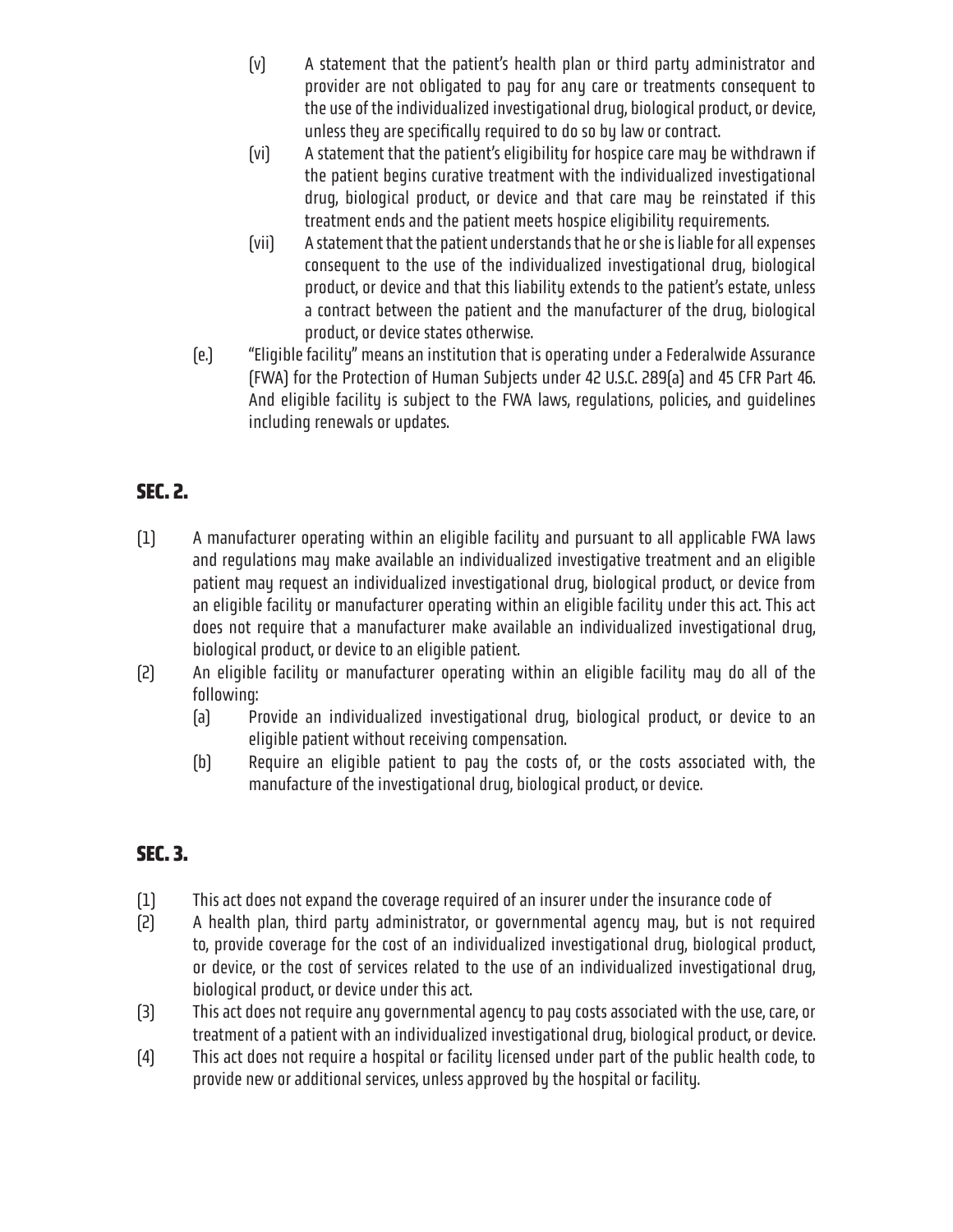#### **SEC. 4.**

If a patient dies while being treated by an individualized investigational drug, biological product, or device, the patient's heirs are not liable for any outstanding debt related to the treatment or lack of insurance due to the treatment.

#### **SEC. 5.**

A licensing board or disciplinary subcommittee shall not revoke, fail to renew, suspend, or take any action against a health care provider's license issued under article of the public health code, and based solely on the health care provider's recommendations to an eligible patient regarding access to or treatment with an individualized investigational drug, biological product, or device. An entity responsible for Medicare certification shall not take action against a health care provider's Medicare certification based solely on the health care provider's recommendation that a patient have access to an individualized investigational drug, biological product, or device.

#### **SEC. 6.**

An official, employee, or agent of this state shall not block or attempt to block an eligible patient's access to an individualized investigational drug, biological product, or device. Counseling, advice, or a recommendation consistent with medical standards of care from a licensed health care provider is not a violation of this section.

#### **SEC. 7.**

- (1) This act does not create a private cause of action against a manufacturer of an individualized investigational drug, biological product, or device or against any other person or entity involved in the care of an eligible patient using the individualized investigational drug, biological product, or device for any harm done to the eligible patient resulting from the individualized investigational drug, biological product, or device, if the manufacturer or other person or entity is complying in good faith with the terms of this act and has exercised reasonable care.
- (2) This act does not affect any mandatory health care coverage for participation in clinical trials under the insurance code of \_\_\_\_\_\_\_\_\_\_\_\_\_\_\_\_\_\_\_\_\_\_\_.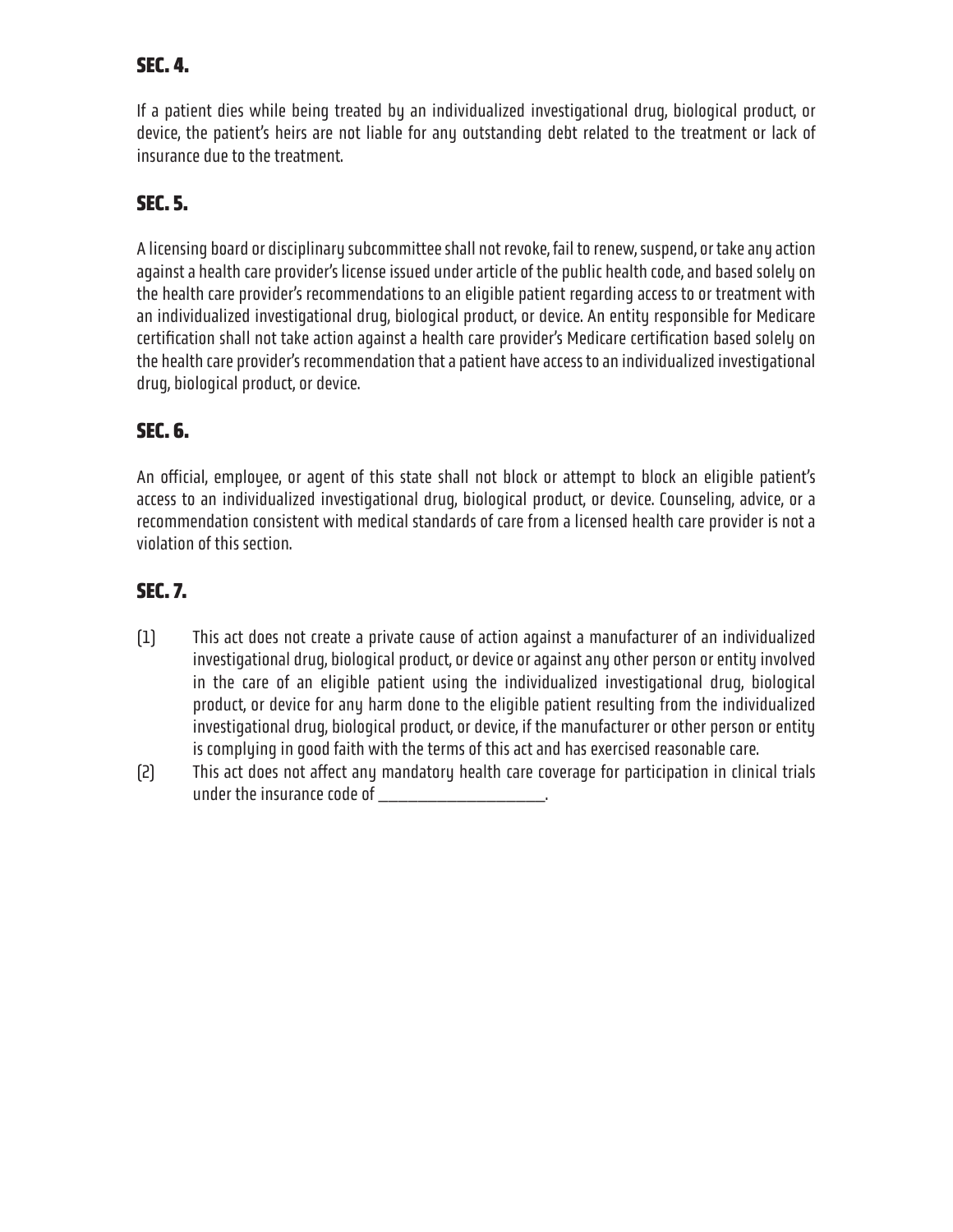### **Remove the Secrecy from the U.S. Drug Approval Process (Federal Amendment)**

<span id="page-19-0"></span>Amendment to the FOIA Improvement Act of 2016 / 5 U.S.C. 552:

6(a)(iii) If an agency does not make a determination and notify a requester within the timeframes set out in subsections 6(a)(I) or 6(b)(I), The agency shall be deemed to have waived any exemptions set forth in subsection (b) and shall promptly disclose responsive records in any action subsequently filed in district court.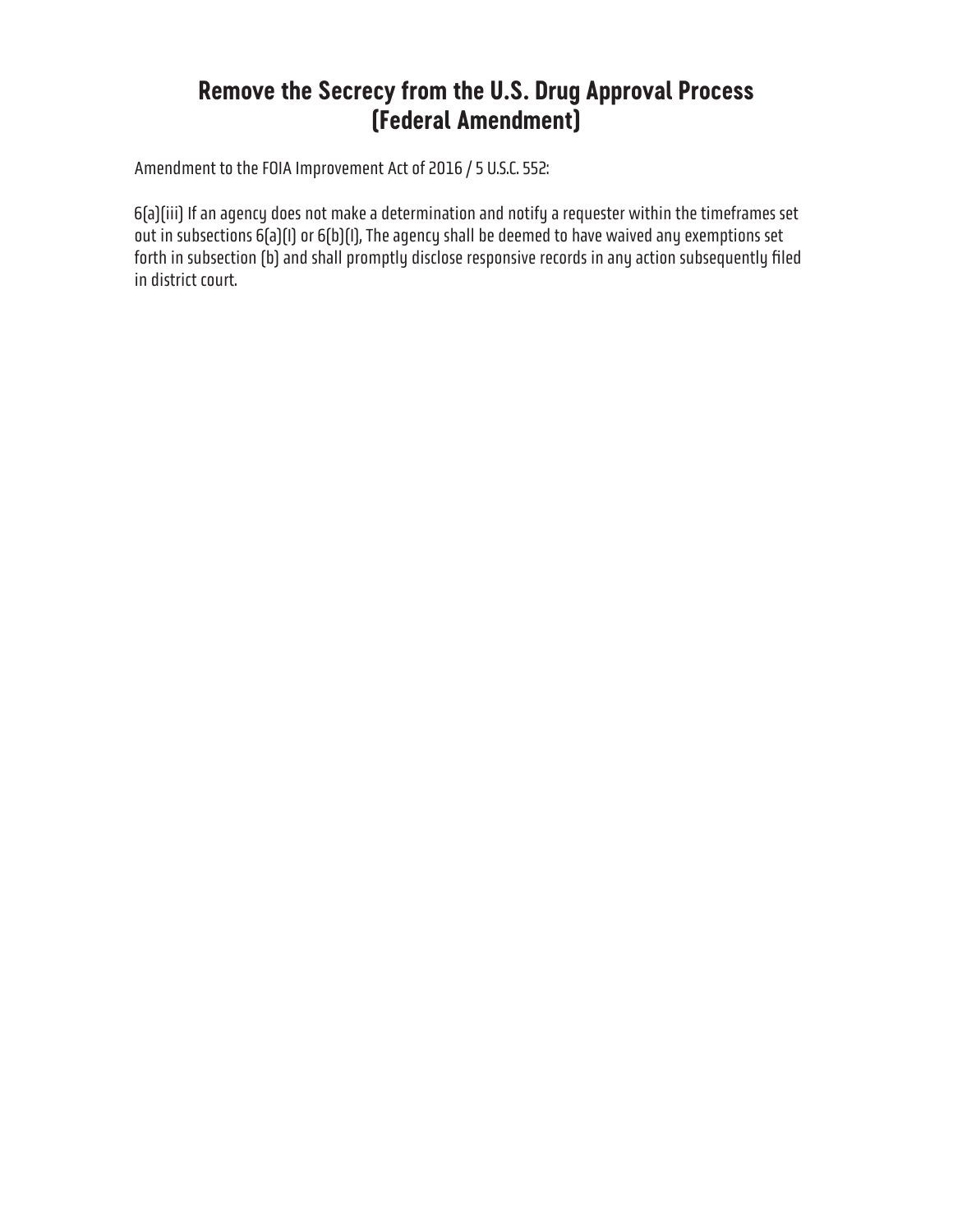### <span id="page-20-0"></span>**Empower Patients with Information About Access to Treatments (Federal Amendment)**

Amendment to Section 113(3)(A) of the Food and Drug Modernization Act (FDMA) of 1997 / 42 U.S.C. 282 (i)(3)(A):

''(3) The data bank shall include the following:

- ''(a) A registry of clinical trials (whether federally or privately funded) of experimental treatments for serious or life threatening diseases and conditions under regulations promulgated pursuant to section 505(i) of the Federal Food, Drug, and Cosmetic Act, which provides a description of the purpose of each experimental drug, either with the consent of the protocol sponsor, or when a trial to test effectiveness begins. Information provided shall consist of eligibility criteria for participation in the clinical trials, a description of the location of trial sites, and a point of contact for those wanting to enroll in the trial, and shall be in a form that can be readily understood by members of the public. A point of contact for a Right to Try program may be included, but is not required. Such information shall be forwarded to the data bank by the sponsor of the trial not later than 21 days after the approval of the protocol.
- ''(b) Information pertaining to experimental treatments for serious or life-threatening diseases and conditions that may be available— '
	- '(i) under a treatment investigational new drug application that has been submitted to the Secretary under section 561(c) of the Federal Food, Drug, and Cosmetic Act; or
	- "(ii) as a Group C cancer drug (as defined by the National Cancer Institute). The data bank may also include information pertaining to the results of clinical trials of such treatments, with the consent of the sponsor, including information concerning potential toxicities or adverse effects associated with the use or administration of such experimental treatments."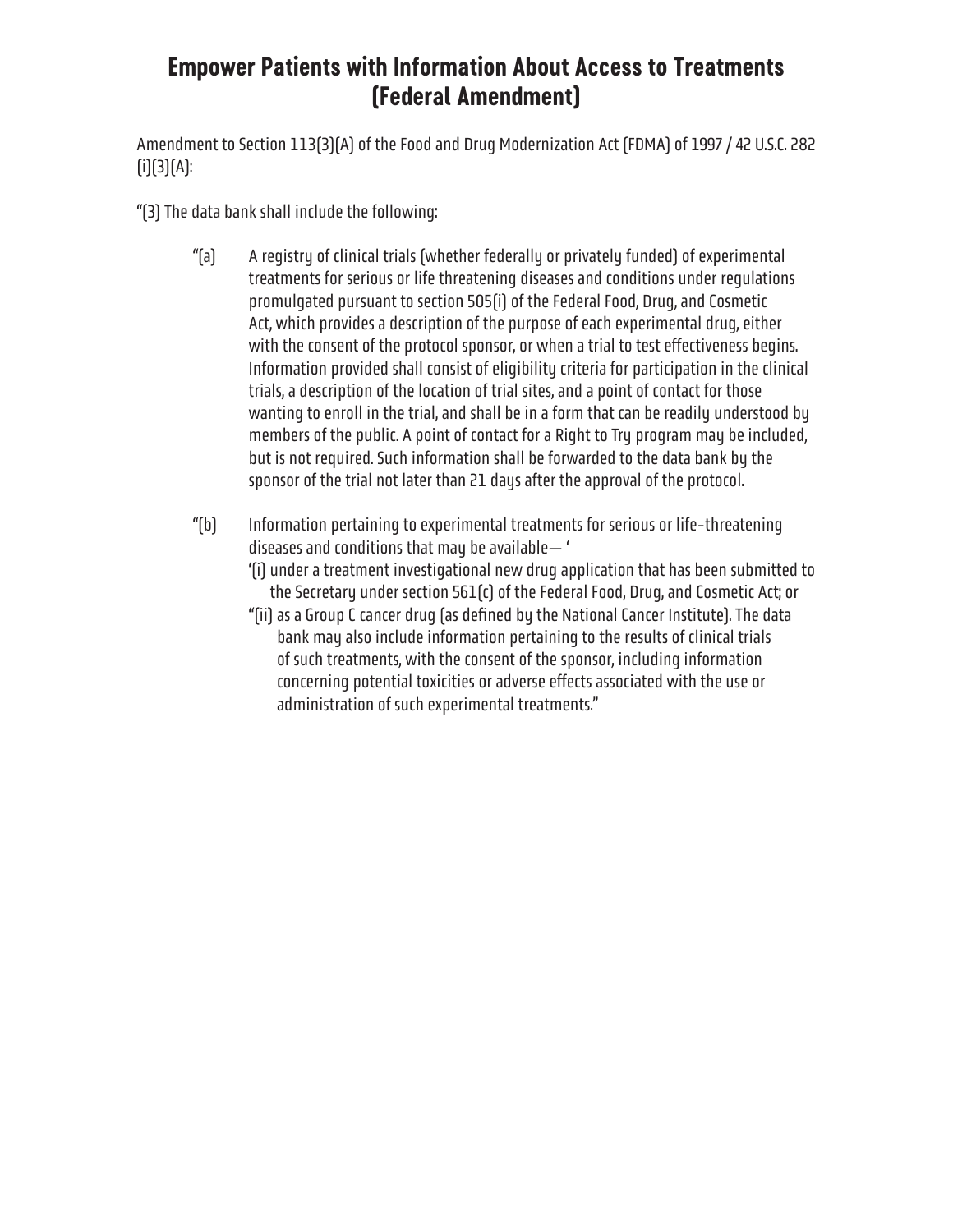### <span id="page-21-0"></span>**Ensure Doctors Have Information About Cutting-Edge Treatments (Truth in Medicine Act)**

#### **SEC. 1.**

As used in this act, and unless the context otherwise requires:

- (1). "Off-label" means the use of an United States Food and Drug Administration-approved drug, biological product, or device other than the use(s) approved by the FDA.
- (2). "Misbranding" shall refer to either the federal definition under 21 U.S.C. § 352 or the state definition under [STATE LAW].

#### **SEC. 2**

- (1). A pharmaceutical manufacturer or its representatives may engage in truthful promotion of offlabel uses.
- (2). This article does not require a health insurance carrier, other third-party payer, or other health plan sponsor to provide coverage for the cost of any off-label treatment. A health insurance carrier, other third-party payer or other health plan sponsor may provide coverage for an offlabel treatment.

#### **SEC. 3.**

- (1). Notwithstanding any other law, no official, employee or agent of this state shall enforce or apply [STATE LAW] against or otherwise prosecute a pharmaceutical manufacturer or its representatives for engaging in truthful promotion of off-label uses.
- (2). Notwithstanding any other law, no state regulatory board may revoke, fail to renew or take any other action against a pharmaceutical manufacturer's or representative's, health care institution's, or physician's license solely for engaging in truthful promotion of off-label uses.

#### **SEC. 4.**

This state and all political subdivisions of this state are prohibited from using any personnel or financial resources to enforce or cooperate with federal attempts to enforce or apply 21 U.S.C. §§ 331 or 352 against or otherwise prosecute a pharmaceutical manufacturer or its representatives solely for engaging in truthful promotion of off-label uses.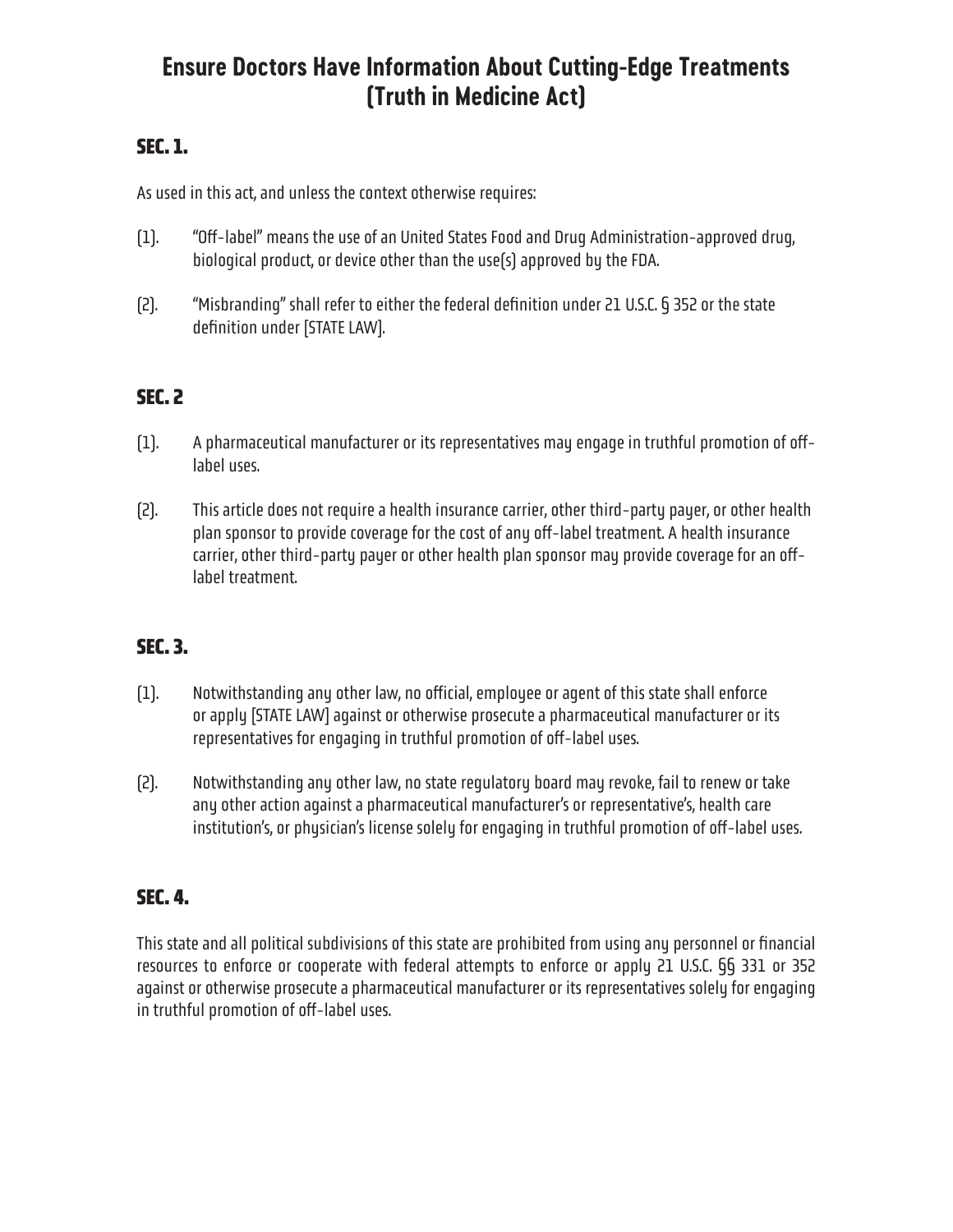### **Bring the World's Leading Medical Treatments to Americans (RESULT Act of 2019)**

<span id="page-22-0"></span>To amend the Federal Food, Drug, and Cosmetic Act to provide for reciprocal marketing approval of certain drugs, biological products, and devices that are authorized to be lawfully marketed abroad, and for other purposes.

Be it enacted by the Senate and House of Representatives of the United States of America in Congress assembled,

#### **SEC 1. SHORT TITLE.**

This Act may be cited as the "Reciprocity Ensures Streamlined Use of Lifesaving Treatments Act of 2019."

#### **SEC. 2. RECIPROCAL MARKETING APPROVAL FOR CERTAIN DRUGS, BIOLOGICAL PRODUCTS, AND DEVICES.**

The Federal Food, Drug, and Cosmetic Act is amended by inserting after section 524A of such Act (21 U.S.C. 360n–1) the following:

#### **"SEC. 524B. RECIPROCAL MARKETING APPROVAL.**

- " $(1)$  In General.—A covered product with reciprocal marketing approval in effect under this section is deemed to be subject to an application or premarket notification for which an approval or clearance is in effect under section 505(c), 510(k), or 515 of this Act or section 351(a) of the Public Health Service Act, as applicable.
- "(2) Eligibility.—The Secretary shall, with respect to a covered product, grant reciprocal marketing approval if—
	- "(a) the sponsor of the covered product submits a request for reciprocal marketing approval; and
	- "(b) the request demonstrates to the Secretary's satisfaction that—
		- "(i) the covered product is authorized to be lawfully marketed in one or more of the countries included in the list under section 802(b)(1);
		- "(ii) absent reciprocal marketing approval, the covered product is not approved or cleared for marketing, as described in subsection (a);
		- "(iii) the Secretary has not, because of any concern relating to the safety or effectiveness of the covered product, rescinded or withdrawn any such approval or clearance;
		- "(iv) the authorization to market the covered product in one or more of the countries included in the list under section 802(b)(1) has not, because of any concern relating to the safety or effectiveness of the covered product, been rescinded or withdrawn;
		- "(v) the covered product is not a banned device under section 516; and
		- "(vi) there is a public health or unmet medical need for the covered product in the United States.
- "(3) Safety And Effectiveness.—
	- "(a) IN GENERAL.—The Secretary—
		- "(i) may decline to grant reciprocal marketing approval under this section with respect to a covered product if the Secretary affirmatively determines that the covered product—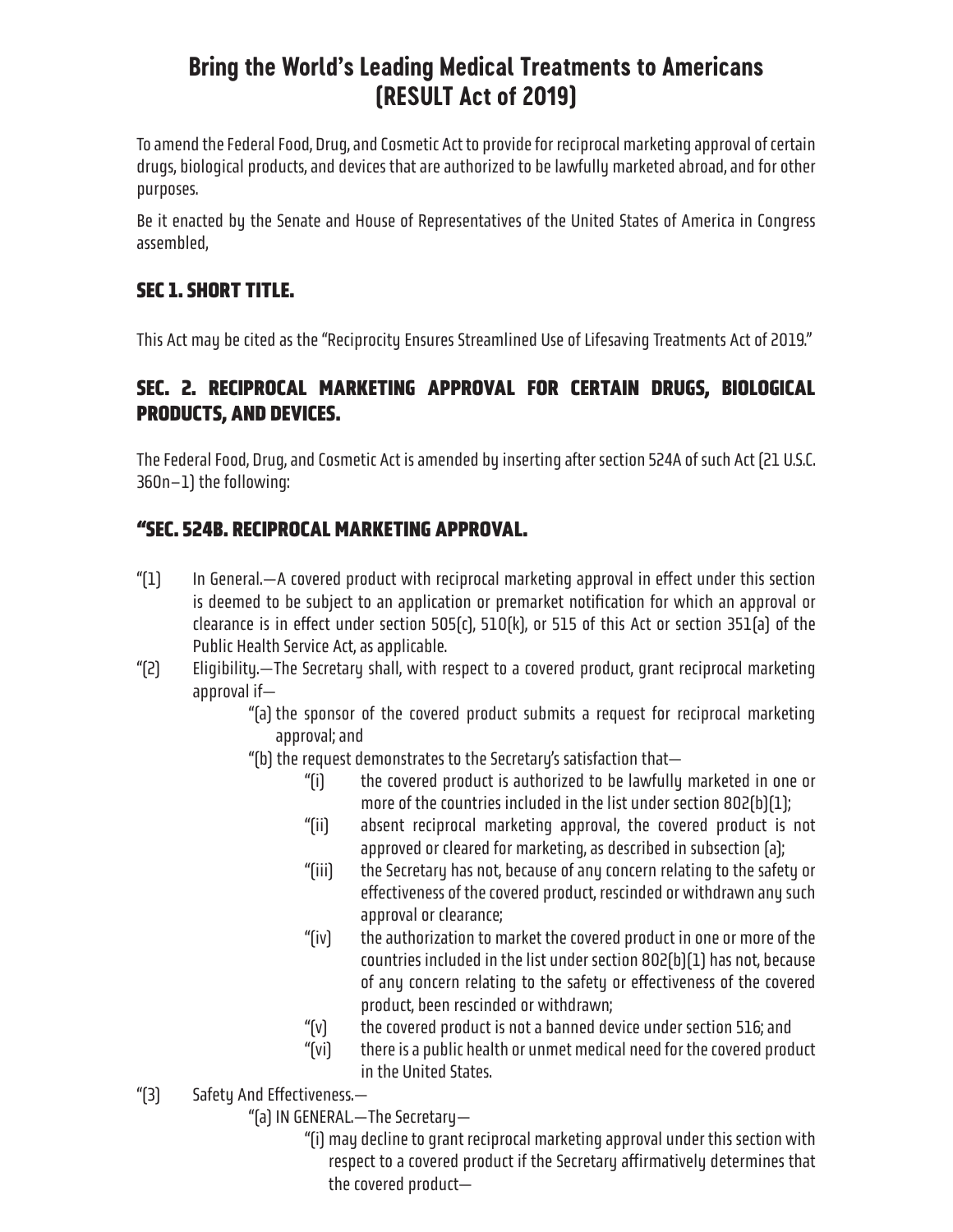- "(A) is a drug that is not safe and effective; or
- "(B) is a device for which there is no reasonable assurance of safety and effectiveness; and
- "(ii) may condition reciprocal marketing approval under this section on the conduct of specified postmarket studies, which may include such studies pursuant to a risk evaluation and mitigation strategy under section 505– 1.
- "(b) REPORT TO CONGRESS.—Upon declining to grant reciprocal marketing approval under this section with respect to a covered product, the Secretary shall—
	- "(i) include the denial in a list of such denials for each month; and
	- "(ii) not later than the end of the respective month, submit the list to the Committee on Energy and Commerce of the House of Representatives and the Committee on Health, Education, Labor, and Pensions of the Senate.
- "(4) Request.—A request for reciprocal marketing approval shall—
	- "(a) be in such form, be submitted in such manner, and contain such information as the Secretary deems necessary to determine whether the criteria listed in subsection (b)(2) of this law are met; and
	- "(b) include, with respect to each country included in the list under section 802(b)(1) where the covered product is authorized to be lawfully marketed, as described in subsection (b)(2) of this law (A), an English translation of the dossier issued by such country to authorize such marketing.
- "(5) Timing.—The Secretary shall issue an order granting, or declining to grant, reciprocal marketing approval with respect to a covered product not later than 30 days after the Secretary's receipt of a request under subsection (b)(1) for the product. An order issued under this subsection shall take effect subject to Congressional disapproval under subsection (g) of this law.
- "(6) Labeling; Device Classification.—During the 30-day period described in subsection (e) of this law—
	- "(a) the Secretary and the sponsor of the covered product shall expeditiously negotiate and finalize the form and content of the labeling for a covered product for which reciprocal marketing approval is to be granted; and
	- "(b) in the case of a device for which reciprocal marketing approval is to be granted, the Secretary shall—
		- "(i) classify the device pursuant to section 513; and
		- "(ii) determine whether, absent reciprocal marketing approval, the device would need to be cleared pursuant to section 510(k) or approved pursuant to section 515 to be lawfully marketed under this Act.
- "(7) Congressional Disapproval Of FDA Orders.—
	- "(a) IN GENERAL.—A decision of the Secretary to decline to grant reciprocal marketing approval under this section shall not take effect if a joint resolution of disapproval of the decision is enacted.
	- "(b) PROCEDURE.—
		- "(i) IN GENERAL.—Subject to subparagraph (B), the procedures described in subsections (b) through (g) of section 802 of title 5, United States Code, shall apply to the consideration of a joint resolution under this subsection. "(ii) TERMS.—For purposes of this subsection—
			- "(A) the reference to 'section 801(a)(1)' in section 802(b)(2)(A) of title 5, United States Code, shall be considered to refer to subsection (c) (2) of this law; and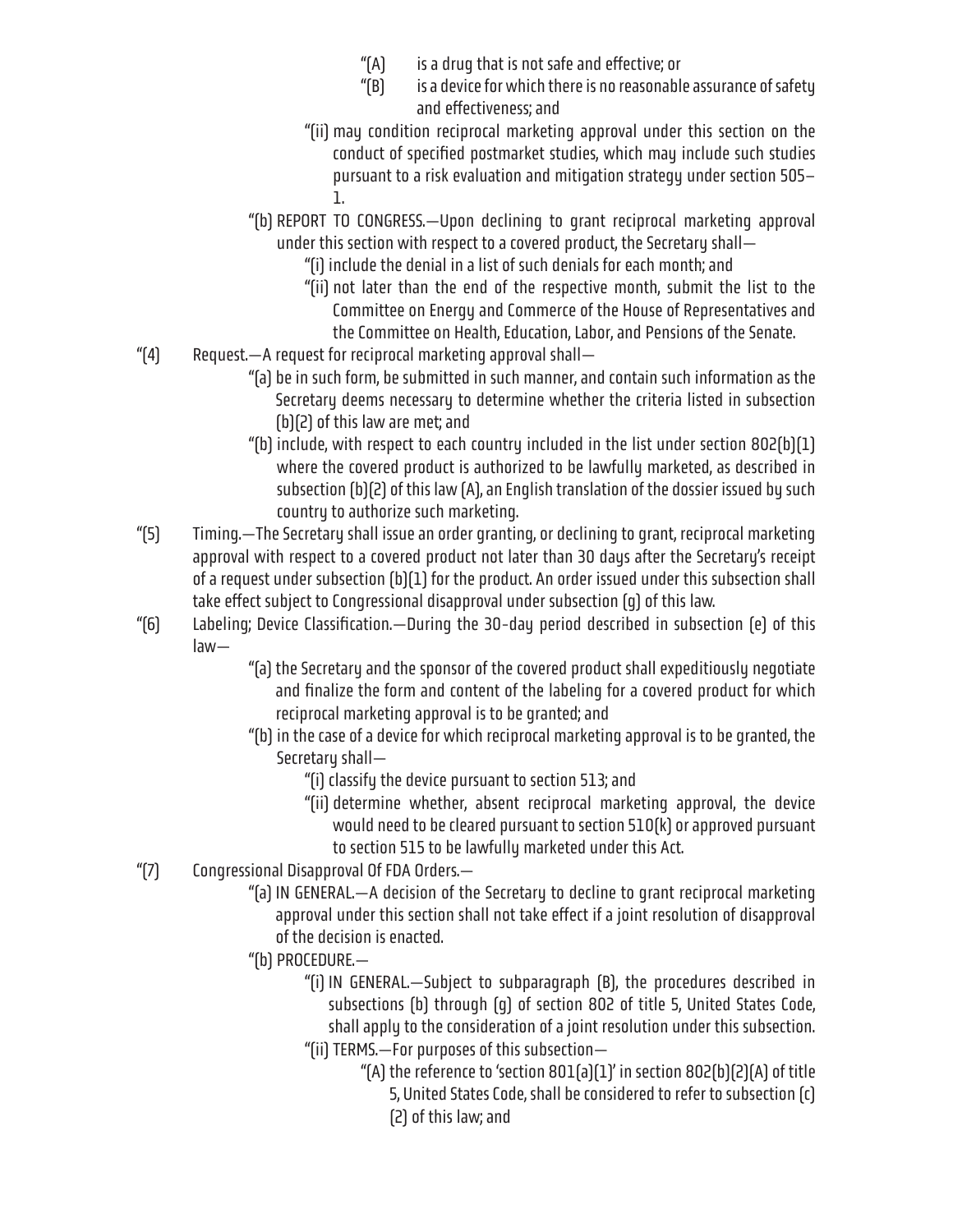- "(B) the reference to 'section 801(a)(1)(A)' in section 802(e)(2) of title 5, United States Code, shall be considered to refer to subsection (c) (2) of this law.
- "(iii) EFFECT OF CONGRESSIONAL DISAPPROVAL.—Reciprocal marketing approval under this section with respect to the applicable covered product shall take effect upon enactment of a joint resolution of disapproval under this subsection.
- "(8) Applicability Of Relevant Provisions.—The provisions of this Act shall apply with respect to a covered product for which reciprocal marketing approval is in effect to the same extent and in the same manner as such provisions apply with respect to a product for which approval or clearance of an application or premarket notification under section 505(c), 510(k), or 515 of this Act or section 351(a) of the Public Health Service Act, as applicable, is in effect.
- "(9) Fees For Request.—For purposes of imposing fees under chapter VII, a request for reciprocal marketing approval under this section shall be treated as an application or premarket notification for approval or clearance under section 505(c), 510(k), or 515 of this Act or section 351(a) of the Public Health Service Act, as applicable.
- "(10) Outreach.—The Secretary shall conduct an outreach campaign to encourage the sponsors of covered products that are potentially eligible for reciprocal marketing approval to request such approval.
- "(11) Covered Product Defined.—In this section, the term 'covered product' means a drug, biological product, or device."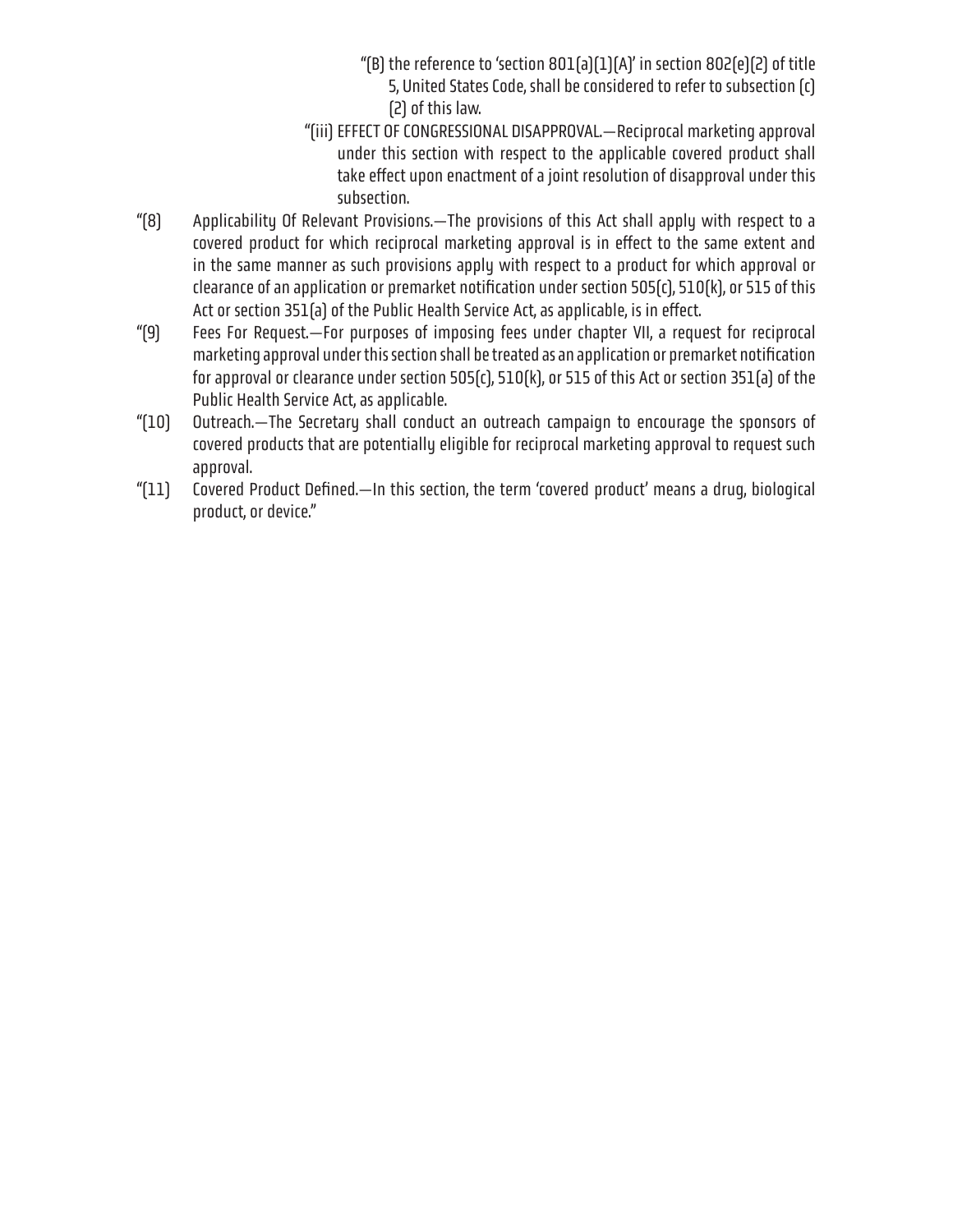### **Bring the World's Leading Medical Treatments to Americans (RESULTs for Coronavirus Patients Act of 2020)**

To amend the Federal Food, Drug, and Cosmetic Act to provide for reciprocal marketing approval of certain drugs, biological products, and devices that are authorized to be lawfully marketed abroad, and for other purposes.

Be it enacted by the Senate and House of Representatives of the United States of America in Congress assembled,

#### **SEC 1. SHORT TITLE.**

This Act may be cited as the "The Reciprocity Ensures Streamlined Use of Lifesaving Treatments for Coronavirus Patients Act of 2020."

#### **SEC. 2. RECIPROCAL MARKETING APPROVAL FOR CERTAIN DRUGS, BIOLOGICAL PRODUCTS, AND DEVICES.**

The Federal Food, Drug, and Cosmetic Act is amended by inserting after section 524A of such Act (21 U.S.C. 360n–1) the following:

#### **"SEC. 524B. RECIPROCAL MARKETING APPROVAL.**

- " $(1)$  In General.—A covered product with reciprocal marketing approval in effect under this section is deemed to be subject to an application or premarket notification for which an approval or clearance is in effect under section 505(c), 510(k), or 515 of this Act or section 351(a) of the Public Health Service Act, as applicable.
- "(2) Eligibility.—The Secretary shall, with respect to a covered product, grant reciprocal marketing approval if—
	- "(a) the sponsor of the covered product submits a request for reciprocal marketing approval; and
	- "(b) the request demonstrates to the Secretary's satisfaction that—
		- "(i) the covered product is authorized to be lawfully marketed in one or more of the countries included in the list under section 802(b)(1) for the treatment or prevention the coronavirus or another disease of epidemic potential;
		- "(ii) absent reciprocal marketing approval, the covered product is not approved or cleared for marketing, as described in subsection (a) of this law;
		- "(iii) the Secretary has not, because of any concern relating to the safety or effectiveness of the covered product, rescinded or withdrawn any such approval or clearance;
		- "(iv) the authorization to market the covered product in one or more of the countries included in the list under section 802(b)(1) has not, because of any concern relating to the safety or effectiveness of the covered product, been rescinded or withdrawn;
		- "(v) the covered product is not a banned device under section 516; and
		- "(vi) there is a public health or unmet medical need for the covered product in the United States.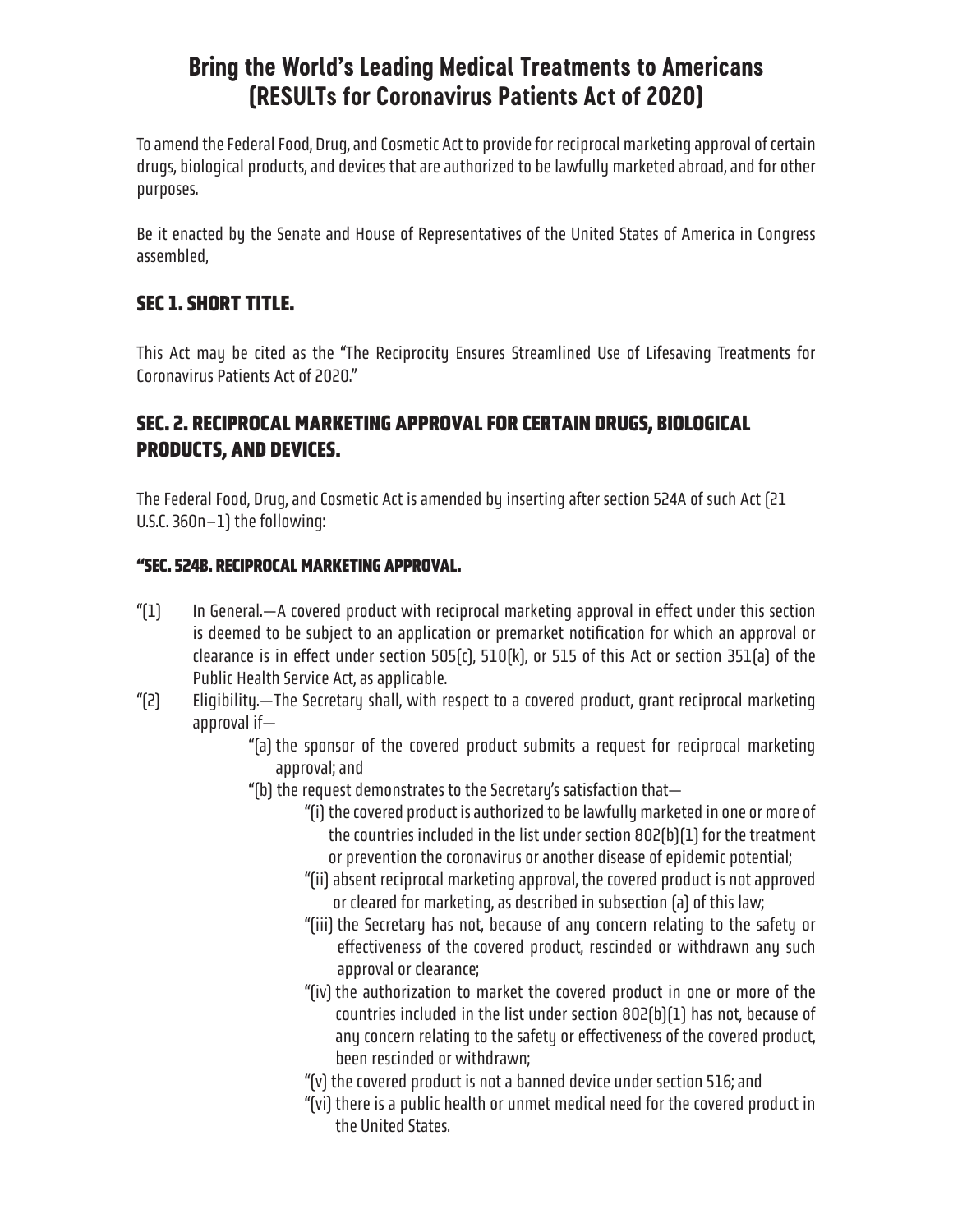- "(3) Safety and Effectiveness.—
	- "(a) In general.—The Secretary—
		- "(i) may decline to grant reciprocal marketing approval under this section with respect to a covered product if the Secretary affirmatively determines that the covered product—
			- "(A) is a drug that is not safe and effective; or
			- "(B) is a device for which there is no reasonable assurance of safety and effectiveness; and
		- "(ii) may condition reciprocal marketing approval under this section on the conduct of specified postmarket studies, which may include such studies pursuant to a risk evaluation and mitigation strategy under section 505– 1.
	- "(b) Report to congress.—Upon declining to grant reciprocal marketing approval under this section with respect to a covered product, the Secretary shall—
		- "(i) include the denial in a list of such denials for each month; and
		- "(ii) not later than the end of the respective month, submit the list to the Committee on Energy and Commerce of the House of Representatives and the Committee on Health, Education, Labor, and Pensions of the Senate.
- "(4) Request.—A request for reciprocal marketing approval shall—
	- "(a) be in such form, be submitted in such manner, and contain such information as the Secretary deems necessary to determine whether the criteria listed in subsection (b)(2) of this law are met; and
	- "(b) include, with respect to each country included in the list under section 802(b)(1) of this law where the covered product is authorized to be lawfully marketed, as described in subsection (b)(2)(A) of this law, an English translation of the dossier issued by such country to authorize such marketing.
- "(5) Timing.—The Secretary shall issue an order granting, or declining to grant, reciprocal marketing approval with respect to a covered product not later than 30 days after the Secretary's receipt of a request under subsection (b)(1) of this law for the product. An order issued under this subsection shall take effect subject to Congressional disapproval under subsection (g) of this law.
- "(6) Labeling; Device Classification.—During the 30-day period described in subsection (e) of this law—
	- "(a) the Secretary and the sponsor of the covered product shall expeditiously negotiate and finalize the form and content of the labeling for a covered product for which reciprocal marketing approval is to be granted; and
	- "(b) in the case of a device for which reciprocal marketing approval is to be granted, the Secretary shall—
		- "(i) classify the device pursuant to section 513; and
		- "(ii) determine whether, absent reciprocal marketing approval, the device would need to be cleared pursuant to section 510(k) or approved pursuant to section 515 to be lawfully marketed under this Act.
- "(7) Congressional Disapproval of FDA Orders.—
	- "(a) In general.—A decision of the Secretary to decline to grant reciprocal marketing approval under this section shall not take effect if a joint resolution of disapproval of the decision is enacted.
	- "(b) Procedure.—
		- "(i) In general.—Subject to subparagraph (B), the procedures described in subsections (b) through (g) of section 802 of title 5, United States Code, shall apply to the consideration of a joint resolution under this subsection. "(ii) Terms.—For purposes of this subsection—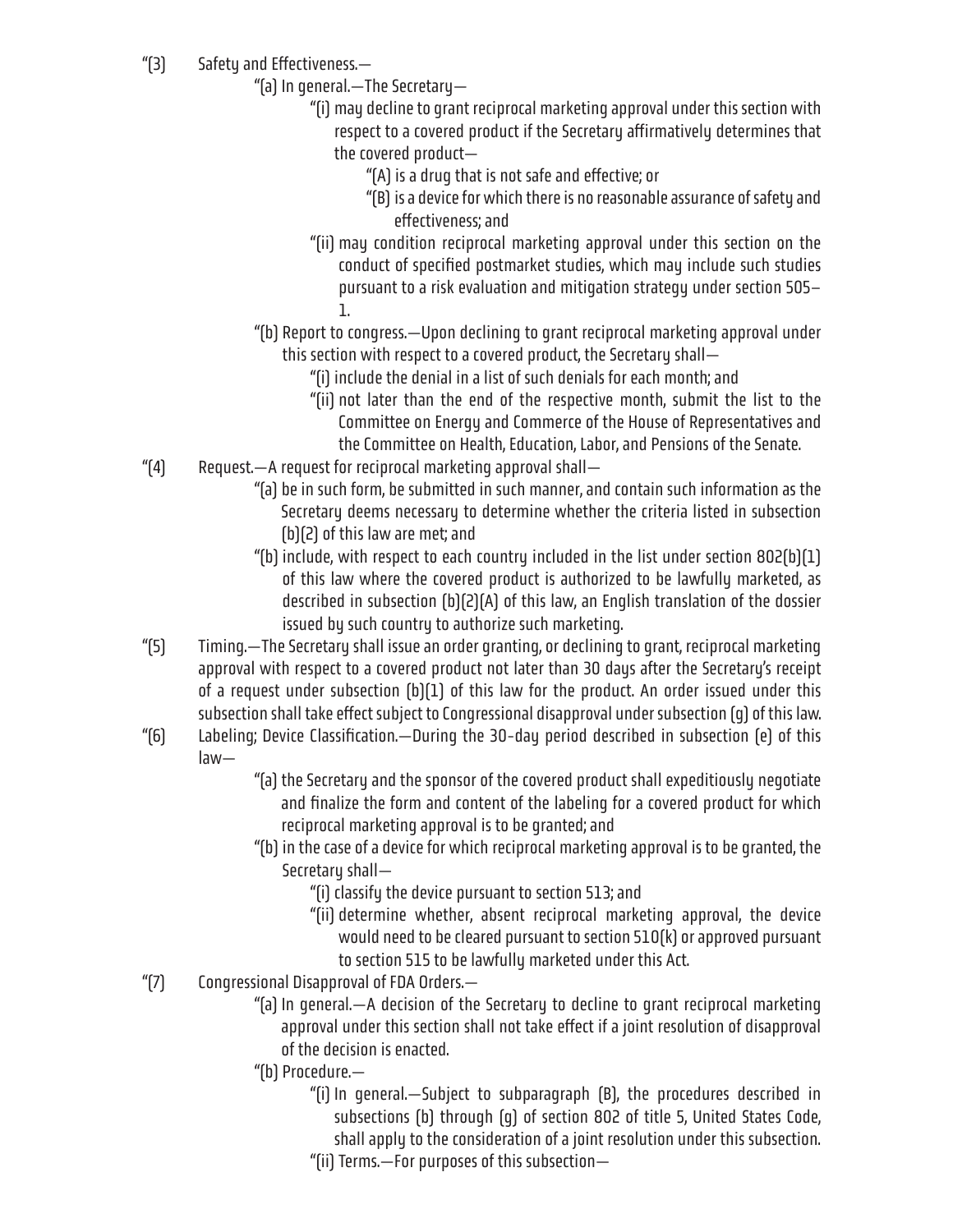- "(A) the reference to 'section 801(a)(1)' in section 802(b)(2)(A) of title 5, United States Code, shall be considered to refer to subsection (c) (2) of this law; and
- "(B) the reference to 'section  $801[a][1][A]'$  in section  $802[e][2]$  of title 5, United States Code, shall be considered to refer to subsection (c) (2) of this law.
- "(c) Effect of congressional disapproval.—Reciprocal marketing approval under this section with respect to the applicable covered product shall take effect upon enactment of a joint resolution of disapproval under this subsection.
- "(8) Applicability of Relevant Provisions.—The provisions of this Act shall apply with respect to a covered product for which reciprocal marketing approval is in effect to the same extent and in the same manner as such provisions apply with respect to a product for which approval or clearance of an application or premarket notification under section 505(c), 510(k), or 515 of this Act or section 351(a) of the Public Health Service Act, as applicable, is in effect.
- "(9) Fees for Request.—For purposes of imposing fees under chapter VII, a request for reciprocal marketing approval under this section shall be treated as an application or premarket notification for approval or clearance under section 505(c), 510(k), or 515 of this Act or section 351(a) of the Public Health Service Act, as applicable.
- "(10) Outreach.—The Secretary shall conduct an outreach campaign to encourage the sponsors of covered products that are potentially eligible for reciprocal marketing approval to request such approval.
- "(11) Definitions.—In this section—
	- "(a) the term 'coronavirus' means SARS-CoV-2, COVID-19, or another coronavirus with epidemic potential; and
	- "(b) the term 'covered product' means a drug, biological product, or device that is intended to treat or prevent the coronavirus or another disease with epidemic potential."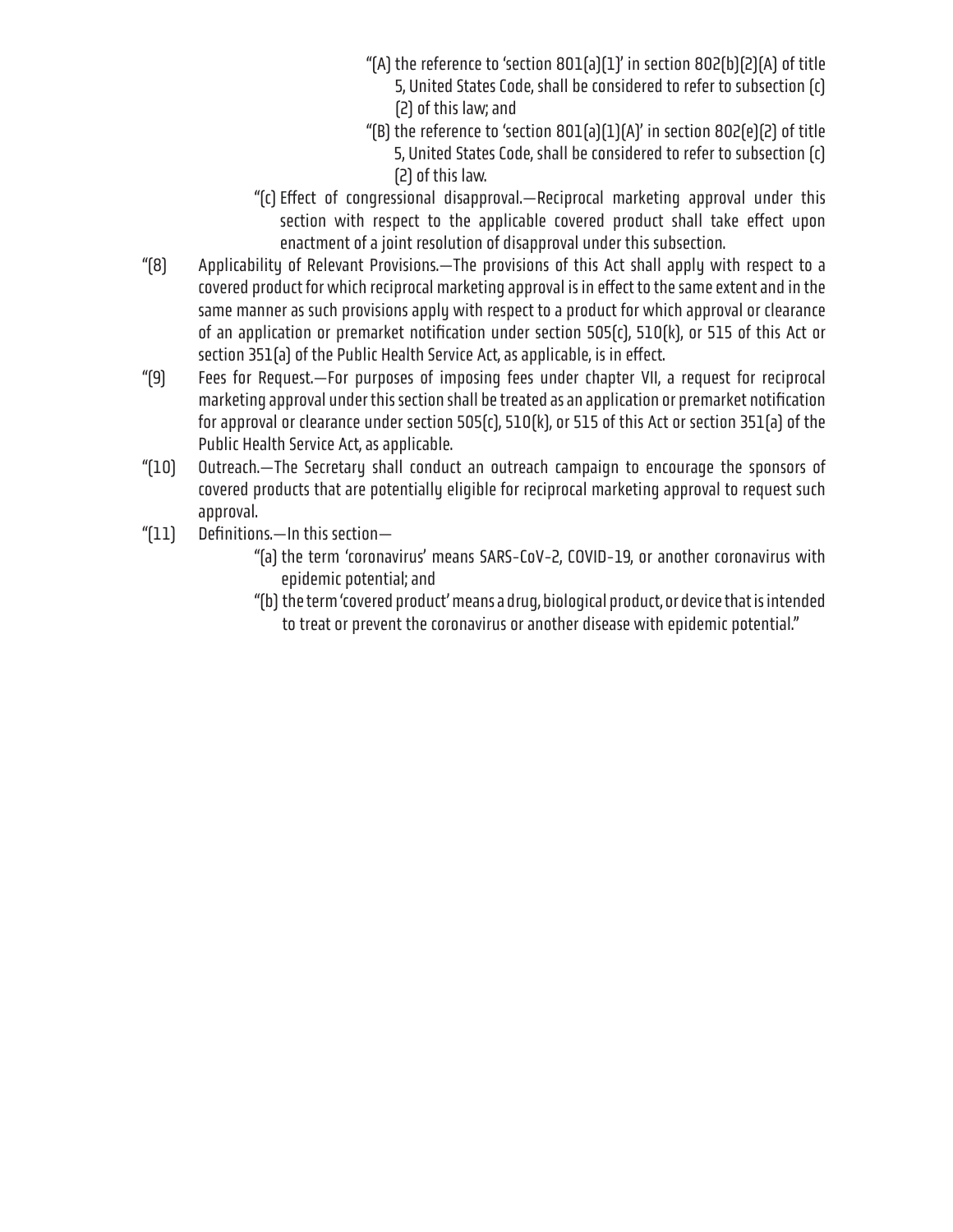### <span id="page-28-0"></span>**End "Expert Panels" That Keep Treatments from the Most Vulnerable (Federal Amendment)**

Amendment of Ch. 5 of the Federal Food, Drug, and Cosmetic Act, Section 505-1(a)(1) / 21 U.S.C. 355-1(a) (1):

(G) The FDA shall be prohibited from developing or employing a dollars-per-quality adjusted life year, or similar measure that discounts the value of a life because of an individual's disability, including age or chronic illness, as a threshold to inform drug approval.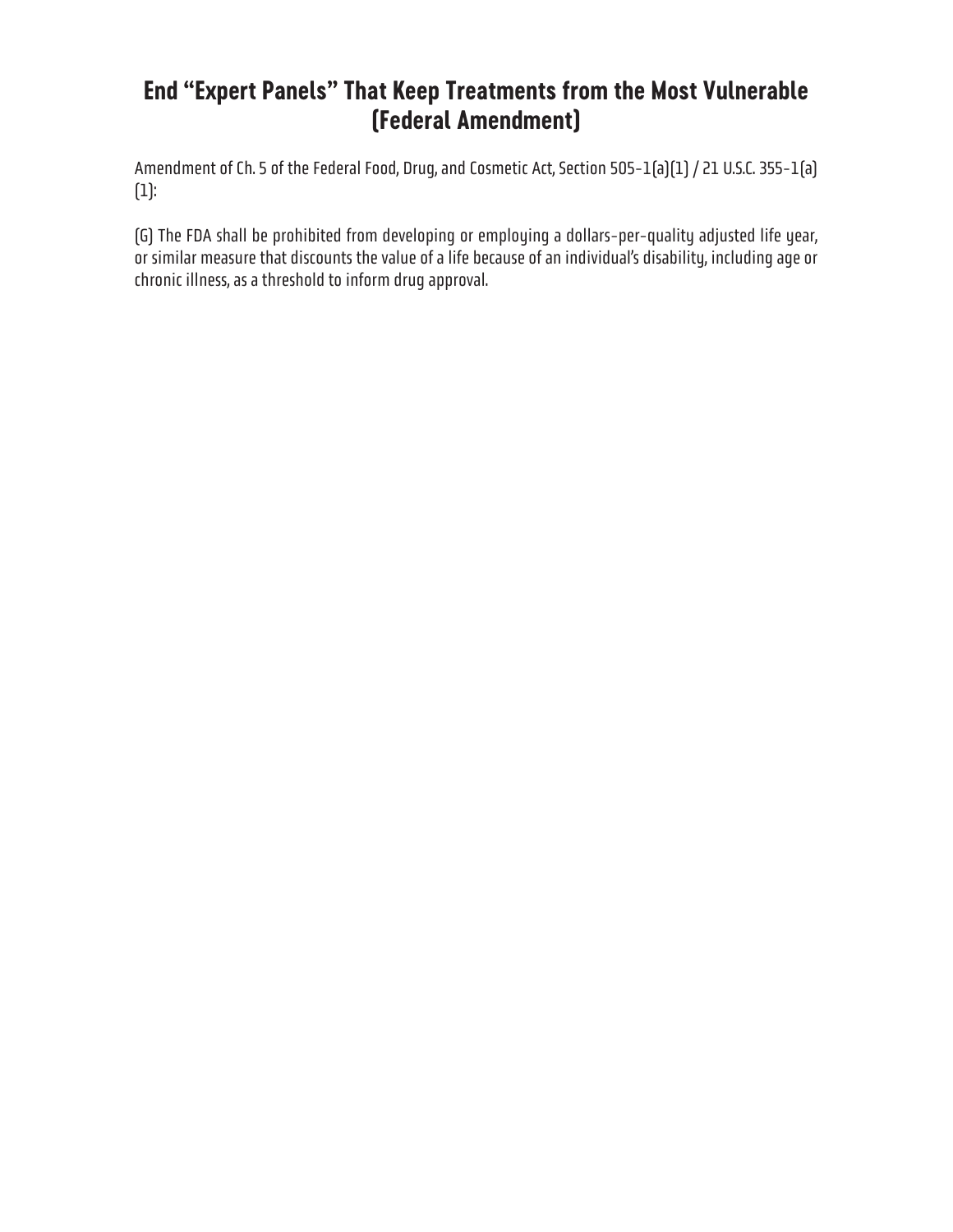#### **Allow States to Approve Tests and Protective Equipment (Right To Test Act)**

<span id="page-29-0"></span>To allow States to approve the use of diagnostic tests during a public health emergency.

Be it enacted by the Senate and House of Representatives of the United States of America in Congress assembled,

#### **SECTION 1. SHORT TITLE.**

This Act may be cited as the "Right to Test Act".

#### **SEC. 2. STATE APPROVAL OF DIAGNOSTIC TESTS.**

- (1) In General.—Notwithstanding chapter V of the Federal Food, Drug, and Cosmetic Act (21 U.S.C. 351 et seq.) and section 353 of the Public Health Service Act (42 U.S.C. 263a), during any public health emergency declared by the Secretary of Health and Human Services (referred to in this section as the "Secretary") under section 319 of the Public Health Service Act (42 U.S.C. 247d) or by a State in accordance with the law of the State, the public health department of such State (or such other State entity as designated by the governor of the State) may clear or approve diagnostic tests or diagnostic devices for use in that State during the applicable public health emergency only.
- (2) Application.—An approval or clearance pursuant to subsection (a) shall—
	- (a) allow for the preparation, compounding, assembly, propagation, manufacture, development, sale, distribution, or use of a specified diagnostic test or diagnostic device to address the health diagnostic needs of the State during the public health emergency;
	- (b) apply to a diagnostic test or diagnostic device needed to address the health diagnostic needs of the State during the public health emergency, as determined by the State, including, but not limited to, a test or device that uses reagents or swabbing (including self-swab);
	- (c) apply to the testing of patients if the State certifies that the test can be validated, as determined by the State; and
	- (d) apply to laboratory-developed tests performed by laboratories and hospitals certified under section 353 of the Public Health Service Act (42 U.S.C. 263a), and to such tests performed by clinical laboratory companies.

(3) Suspension of Enforcement By FDA.—

- (a) IN GENERAL.—Except as provided in paragraph (1), with respect to a diagnostic test or diagnostic device approved or cleared by a State pursuant to subsection (a), the Secretary may not, for the duration of the applicable public health emergency, engage in any enforcement action—
	- (i) with respect to the test or device, to the extent that such test or device is distributed and used within the State granting the approval or clearance in accordance with the requirements of the State;
	- (ii) against a State or State entity that clears or approves the test or device in accordance with this section; or
	- (iii) against any State, entity of a State, health care provider, health care facility, laboratory, educational institution, manufacturer, or distributor that prepares, propagates, compounds, assembles, or processes a diagnostic test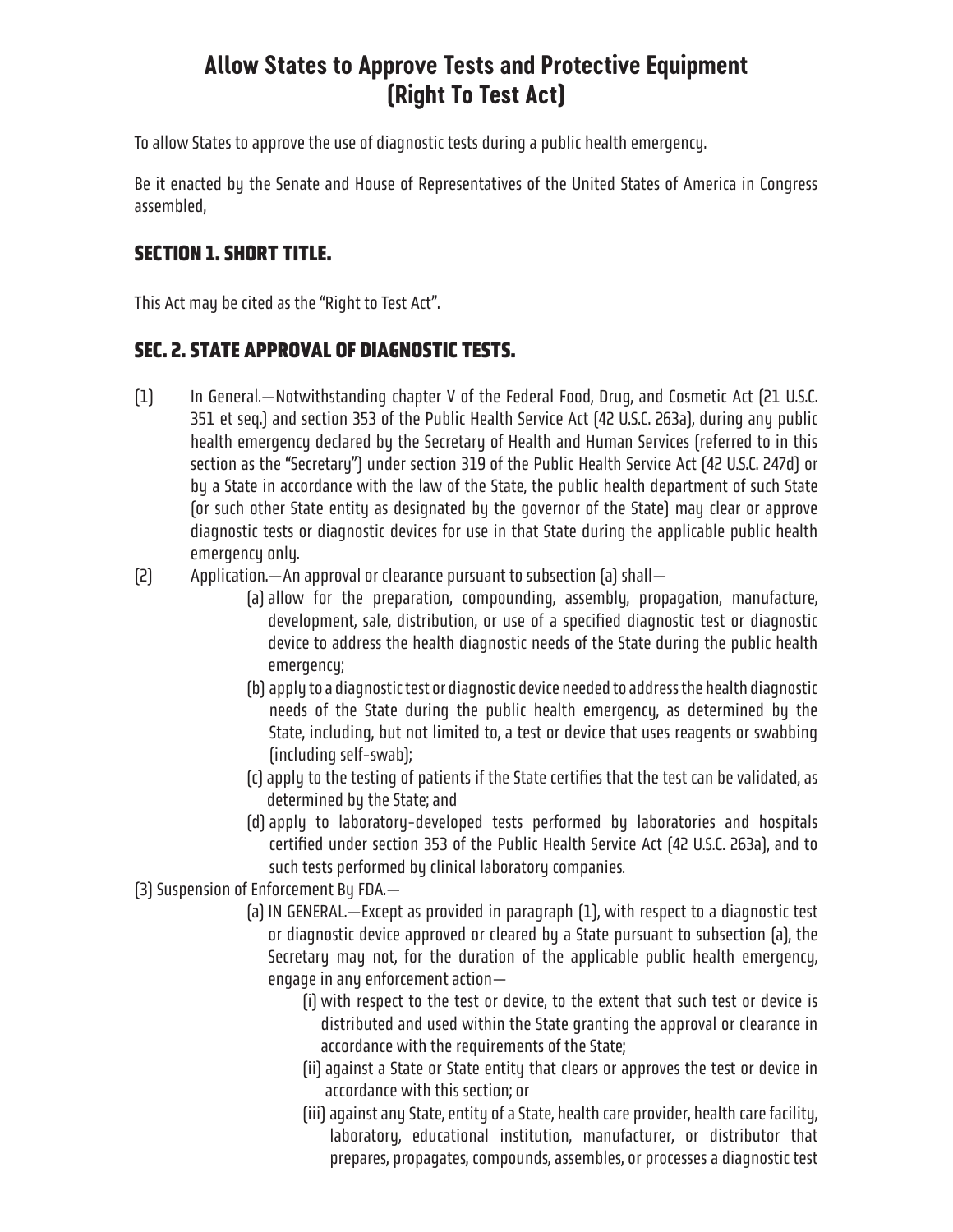or diagnostic device by chemical, physical, biological, or other procedure for such test or device or develops, manufactures, distributes, sells, administers, or evaluates such test—

- (A) within the applicable State in accordance with the requirements of the State; or
- (B) for the applicable State or individuals or entities that are located within the applicable State.
- (b) EXCEPTION.—The provisions of paragraph (1) shall not apply with respect to a State if the governor of the State requests that enforcement continue in the State during the public health emergency.
- (4) Action By FDA After Public Health Emergency.—Not later than 180 days after the end of any public health emergency under which a State exercises its authority under subsection (a) with respect to a diagnostic test or diagnostic device, if the Food and Drug Administration has not cleared or approved such test or device under chapter V of the Federal Food, Drug, and Cosmetic Act, the Secretary shall review and make a final determination, within such 180-day period, with respect to such test or device for clearance or approval.
- (5) Diagnostic Tests And Diagnostic Devices.—In this section, the terms "diagnostic test" and "diagnostic device" include in vitro diagnostic products, laboratory developed tests, viral tests, serological and antibody tests, and any other test used to identify, analyze, or investigate a disease.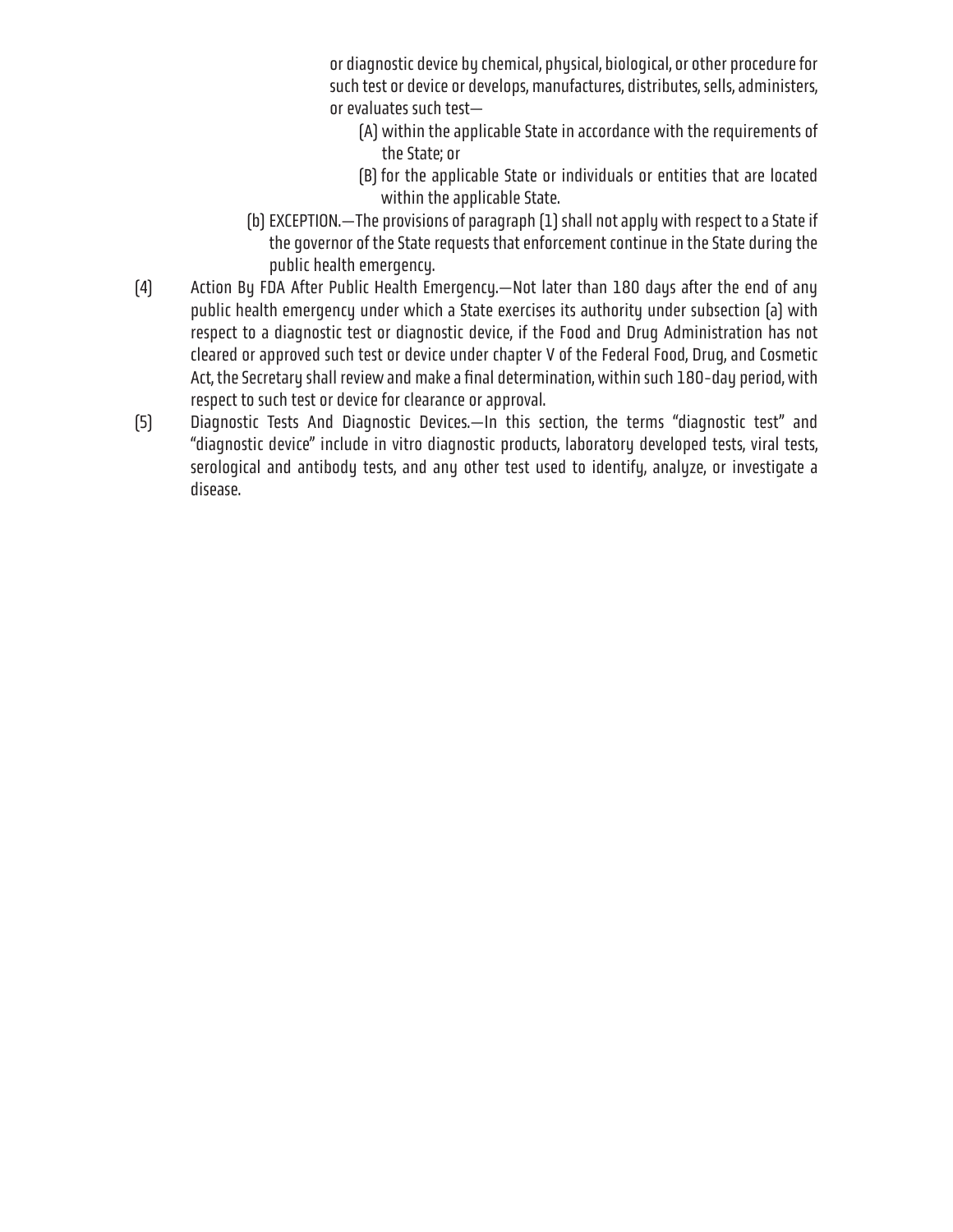### <span id="page-31-0"></span>**Restrain FDA Overreach that Prevents Compounding Pharmacies from Serving Patients (Preserving Patient Access to Compounded Medications Act of 2019)**

To amend the Federal Food, Drug, and Cosmetic Act with respect to compounding pharmacies, and for other purposes.

Be it enacted by the Senate and House of Representatives of the United States of America in Congress assembled,

#### **SEC 1. SHORT TITLE.**

This Act may be cited as the "Preserving Patient Access to Compounded Medications Act of 2019."

#### **SEC. 2. OFFICE-USE COMPOUNDING WHEN AUTHORIZED BY STATE LAW.**

Section 503A(a) of the Federal Food, Drug, and Cosmetic Act (21 U.S.C. 353a(a)) is amended—

- (1) in the matter preceding paragraph (1), by inserting "or drug order for administration to a patient in an office or clinical setting" after "is necessary for the identified patient";
- (2) in paragraph (1), by striking "or" at the end;
- (3) in paragraph (2), by striking the period at the end and inserting " or"; and
- (4) by adding at the end the following new paragraph:
	- "(a) is by a licensed pharmacist or licensed physician pursuant to a valid prescription order or drug order and the compounded drug is distributed or dispensed to a licensed prescriber in accordance with State law, for administration to a patient in an office or clinical setting."

#### **SEC. 3. UNITED STATES PHARMACOPOEIA OR NATIONAL FORMULARY MONOGRAPH REQUIREMENT.**

Section 503A(b)(1)(A) of the Federal Food, Drug, and Cosmetic Act (21 U.S.C. 353A(b)(1)(A)) is amended—

- (1) in the matter preceding subclause (i), by inserting ", or dietary supplements" after "Regulations"; and
- $[2]$  in clause  $[i]$ 
	- (a) by amending subclause (I) to read as follows:
		- "(I) comply with the monograph standards in any section of the United States Pharmacopoeia or National Formulary, including drug substance or dietary supplement monograph, if a monograph exists."; and
	- (b) by amending subclause (III) to read as follows:
		- "(III) if such monograph does not exist and the drug substance or dietary supplement is not a component of a drug approved by the Secretary, but appears on a list developed by the Secretary through regulations issued by the Secretary under subsection (c) of this section;".

#### **SEC. 4. DEFINITIONS.**

Subsection (e) of section 503A of the Federal Food, Drug, and Cosmetic Act (21 U.S.C. 353a) is amended to read as follows:

"(1) Definitions.—In this section: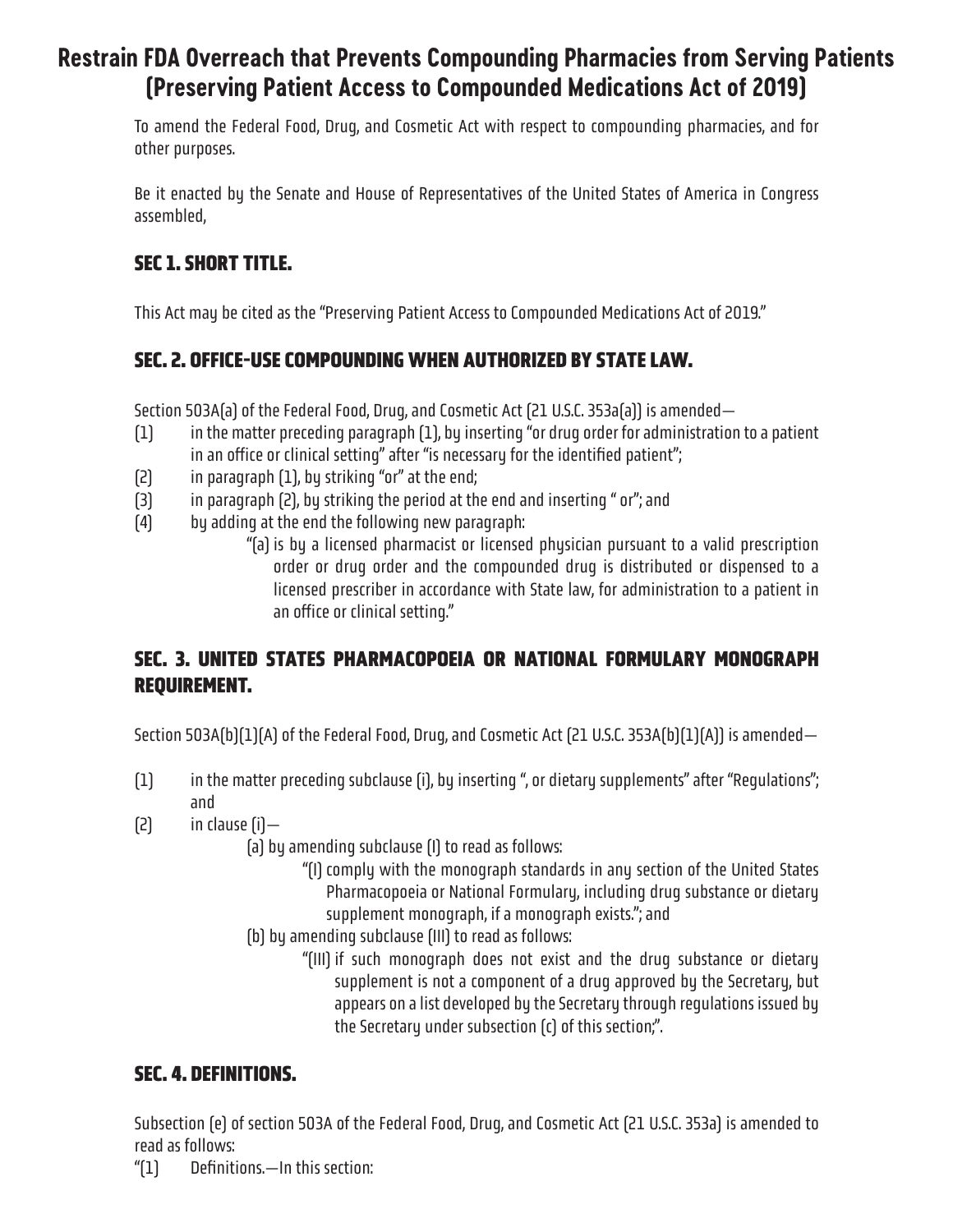- "(a) COMPOUNDING.—The term 'compounding' does not include mixing, reconstituting, or other such acts that are performed in accordance with directions contained in approved labeling provided by the product's manufacturer and other manufacturer directions consistent with that labeling.
- "(b) DISTRIBUTE OR DISTRIBUTION.—The terms 'distribute' or 'distribution' do not include the act of dispensing of a compounded drug product in accordance with this section.
- "(c) DISPENSE.—The term 'dispense' means for a drug product compounded in accordance with this section, the act of the drug product leaving the facility in which it was compounded for delivery to a patient, patient's agent, or health care facility (including a hospital, physician's office, or other health care setting) pursuant to a valid prescription order for an identified patient."

#### **SEC. 5. APPLICABILITY OF RECORDS EXEMPTION FOR COMPOUNDING PHARMACIES.**

- (1) In General.—Section 704(a)(2)(A) of the Federal Food, Drug, and Cosmetic Act (21 U.S.C. 374(a)(2) (A)) is amended to read as follows:
	- "(a) pharmacies which maintain establishments in conformance with any applicable local laws regulating the practice of pharmacy and medicine and, for compounding pharmacies, the provisions of section 503A, and which are regularly engaged in dispensing or distributing prescription drugs or devices, upon prescriptions or drug orders of practitioners licensed to administer such drugs or devices to patients under the care of such practitioners in the course of their professional practice, and which do not, either through a subsidiary or otherwise, manufacture, prepare, propagate, compound, or process drugs or devices for sale other than in the regular course of their business;".
- (2) Registration Exemption.—Section 510(g)(1) of the Federal Food, Drug, and Cosmetic Act (21 U.S.C.  $360(q)[1]$ ) is amended to read as follows:
	- "(a) pharmacies which maintain establishments in conformance with any applicable local laws regulating the practice of pharmacy and medicine and, for compounding pharmacies, the provisions of section 503A, and which are regularly engaged in dispensing or distributing prescription drugs or devices, upon prescriptions or drug orders of practitioners licensed to administer such drugs or devices to patients under the care of such practitioners in the course of their professional practice, and which do not manufacture, prepare, propagate, compound, or process drugs or devices for sale other than in the regular course of their business;".

#### **SEC. 6. REGULATIONS.**

- (1) Rules Implementing New Requirements.—Not later than 90 days after the date of enactment of this Act, the Secretary of Health and Human Services shall promulgate rules on the record to carry out the amendments made by this Act, in accordance with chapter 5 of title 5, United States Code.
- (2) Other Rules.—The Secretary of Health and Human Services shall promulgate rules on the record to carry out any of the provisions of section 503A of the Federal Food, Drug, and Cosmetic Act (21 U.S.C. 353a) other than those amended by this Act, in accordance with chapter 5 of title 5, United States Code.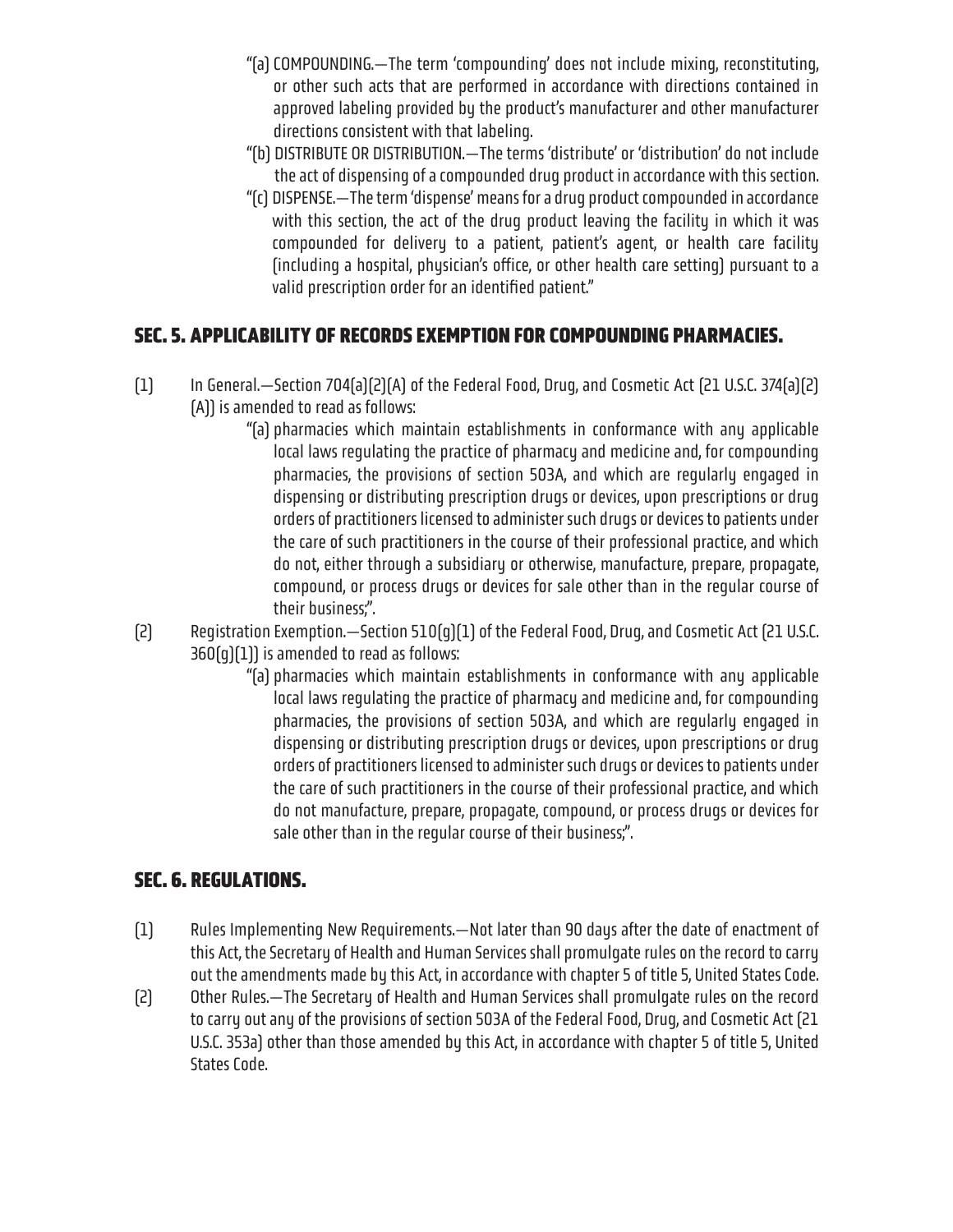#### <span id="page-33-0"></span>**Open the Door for Stem Cell Treatments and Regenerative Medicine (Regulation)**

Amend 21 C.F.R. 1271.10(a) to read as follows:

- (a) An HCT/P is regulated solely under section 361 of the PHS Act and the regulations in this part if it meets all of the following criteria:
	- (1) The HCT/P is minimally manipulated "FOR A NONHOMOLOGOUS USE; OR MORE-THAN MINIMALLY MANIPULATED FOR A HOMOLOGOUS OR NONHOMOLOGOUS USE, BUT ARE NOT GENETICALLY MODIFIED"
	- (2) The HCT/P is intended for A NONHOMOLOGOUS USE; OR MORE-THAN MINIMALLY MANIPULATED FOR A HOMOLOGOUS OR NONHOMOLOGOUS USE, BUT ARE NOT GENETICALLY MODIFIED, as reflected by the labeling, advertising, or other indications of the manufacturer's objective intent;
	- (3) The manufacture of the HCT/P does not involve the combination of the cells or tissues with another article, except for water, crystalloids, or a sterilizing, preserving, or storage agent, provided that the addition of water, crystalloids, or the sterilizing, preserving, or storage agent does not raise new clinical safety concerns with respect to the HCT/P; and
	- (4) Either:
		- (i) The HCT/P does not have a systemic effect and is not dependent upon the metabolic activity of living cells for its primary function; or
		- (ii) The HCT/P has a systemic effect or is dependent upon the metabolic activity of living cells for its primary function, and:
			- (a) Is for autologous use;
			- (b) Is for allogeneic use in a first-degree or second-degree blood relative; or
			- (c) Is for reproductive use.
- (b) If you are a domestic or foreign establishment that manufactures an HCT/P described in paragraph (a) of this section:
	- (1) You must register with FDA;
	- (2) You must submit to FDA a list of each HCT/P manufactured; and
	- (3) You must comply with the other requirements contained in this part.